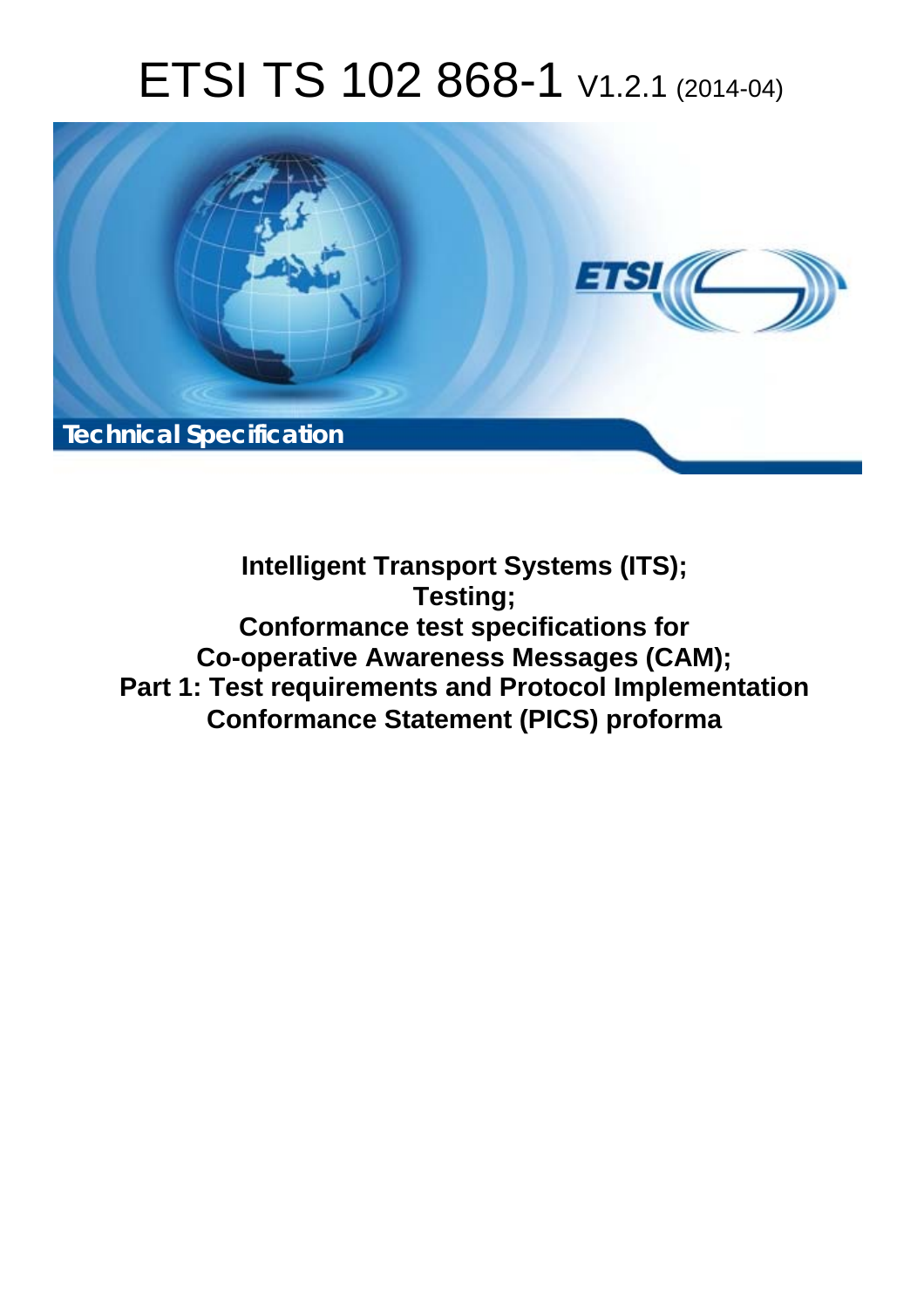Reference RTS/ITS-0010035

Keywords

ITS, PICS, testing

#### *ETSI*

#### 650 Route des Lucioles F-06921 Sophia Antipolis Cedex - FRANCE

Tel.: +33 4 92 94 42 00 Fax: +33 4 93 65 47 16

Siret N° 348 623 562 00017 - NAF 742 C Association à but non lucratif enregistrée à la Sous-Préfecture de Grasse (06) N° 7803/88

#### *Important notice*

The present document can be downloaded from: [http://www.etsi.org](http://www.etsi.org/)

The present document may be made available in electronic versions and/or in print. The content of any electronic and/or print versions of the present document shall not be modified without the prior written authorization of ETSI. In case of any existing or perceived difference in contents between such versions and/or in print, the only prevailing document is the print of the Portable Document Format (PDF) version kept on a specific network drive within ETSI Secretariat.

Users of the present document should be aware that the document may be subject to revision or change of status. Information on the current status of this and other ETSI documents is available at <http://portal.etsi.org/tb/status/status.asp>

If you find errors in the present document, please send your comment to one of the following services: [http://portal.etsi.org/chaircor/ETSI\\_support.asp](http://portal.etsi.org/chaircor/ETSI_support.asp)

#### *Copyright Notification*

No part may be reproduced or utilized in any form or by any means, electronic or mechanical, including photocopying and microfilm except as authorized by written permission of ETSI.

The content of the PDF version shall not be modified without the written authorization of ETSI. The copyright and the foregoing restriction extend to reproduction in all media.

> © European Telecommunications Standards Institute 2014. All rights reserved.

**DECT**TM, **PLUGTESTS**TM, **UMTS**TM and the ETSI logo are Trade Marks of ETSI registered for the benefit of its Members. **3GPP**TM and **LTE**™ are Trade Marks of ETSI registered for the benefit of its Members and of the 3GPP Organizational Partners.

**GSM**® and the GSM logo are Trade Marks registered and owned by the GSM Association.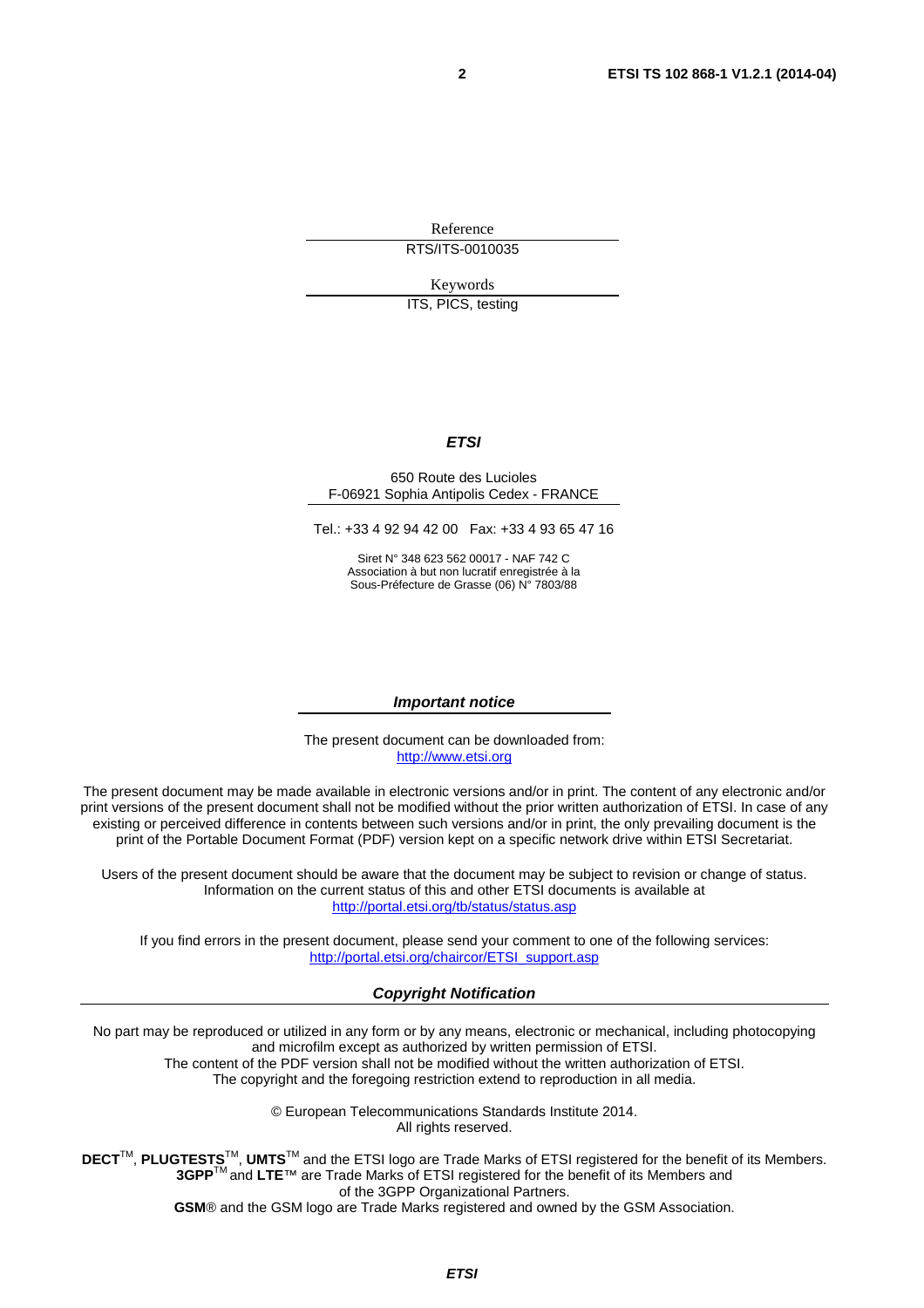# Contents

| 1                                                                    |                               |  |
|----------------------------------------------------------------------|-------------------------------|--|
| 2<br>2.1<br>2.2                                                      |                               |  |
| 3<br>3.1<br>3.2                                                      |                               |  |
| $\overline{\mathcal{A}}$                                             |                               |  |
|                                                                      | <b>Annex A (normative):</b>   |  |
| A.1<br>A.1.1<br>A.1.2<br>A.1.3                                       |                               |  |
| A.2<br>A.2.1<br>A.2.2<br>A.2.3<br>A.2.4<br>A.2.5<br>A.2.6            |                               |  |
| A.3                                                                  |                               |  |
| A.4                                                                  |                               |  |
| A.5<br>A.5.1<br>A.5.2<br>A.5.3<br>A.5.4<br>A.5.5<br>A.5.6<br>A.5.6.1 |                               |  |
|                                                                      | <b>Annex B</b> (normative):   |  |
|                                                                      | <b>Annex C</b> (informative): |  |
|                                                                      |                               |  |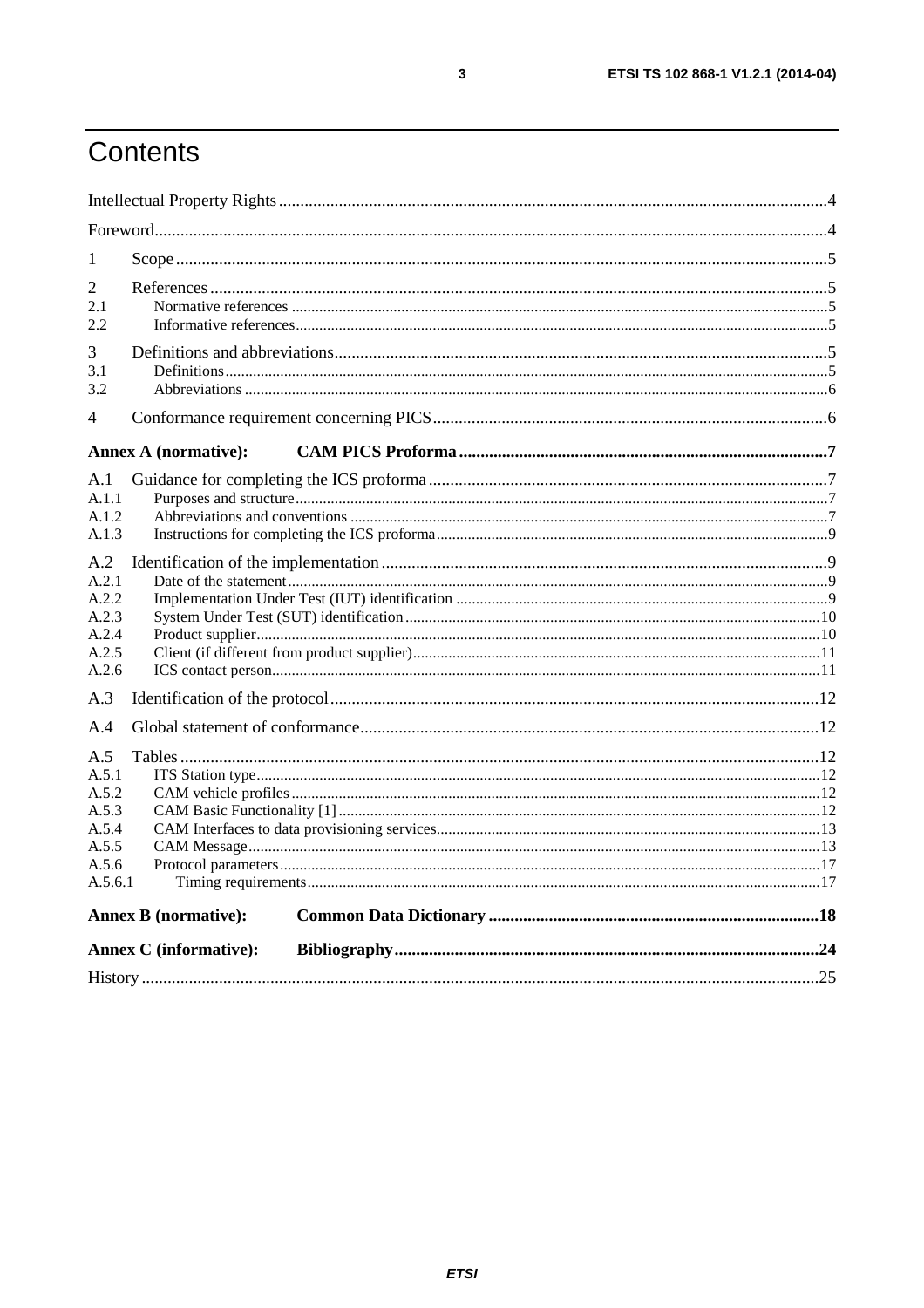### Intellectual Property Rights

IPRs essential or potentially essential to the present document may have been declared to ETSI. The information pertaining to these essential IPRs, if any, is publicly available for **ETSI members and non-members**, and can be found in ETSI SR 000 314: *"Intellectual Property Rights (IPRs); Essential, or potentially Essential, IPRs notified to ETSI in respect of ETSI standards"*, which is available from the ETSI Secretariat. Latest updates are available on the ETSI Web server [\(http://ipr.etsi.org](http://webapp.etsi.org/IPR/home.asp)).

Pursuant to the ETSI IPR Policy, no investigation, including IPR searches, has been carried out by ETSI. No guarantee can be given as to the existence of other IPRs not referenced in ETSI SR 000 314 (or the updates on the ETSI Web server) which are, or may be, or may become, essential to the present document.

### Foreword

This Technical Specification (TS) has been produced by ETSI Technical Committee Intelligent Transport Systems (ITS).

The present document is part 1 of a multi-part deliverable covering Conformance test specification for Co-operative Awareness Messages (CAM) as identified below:

#### **Part 1: "Test requirements and Protocol Implementation Conformance Statement (PICS) proforma";**

- Part 2: "Test Suite Structure and Test Purposes (TSS & TP)";
- Part 3: "Abstract Test Suite (ATS) and Protocol Implementation eXtra Information for Testing (PIXIT)".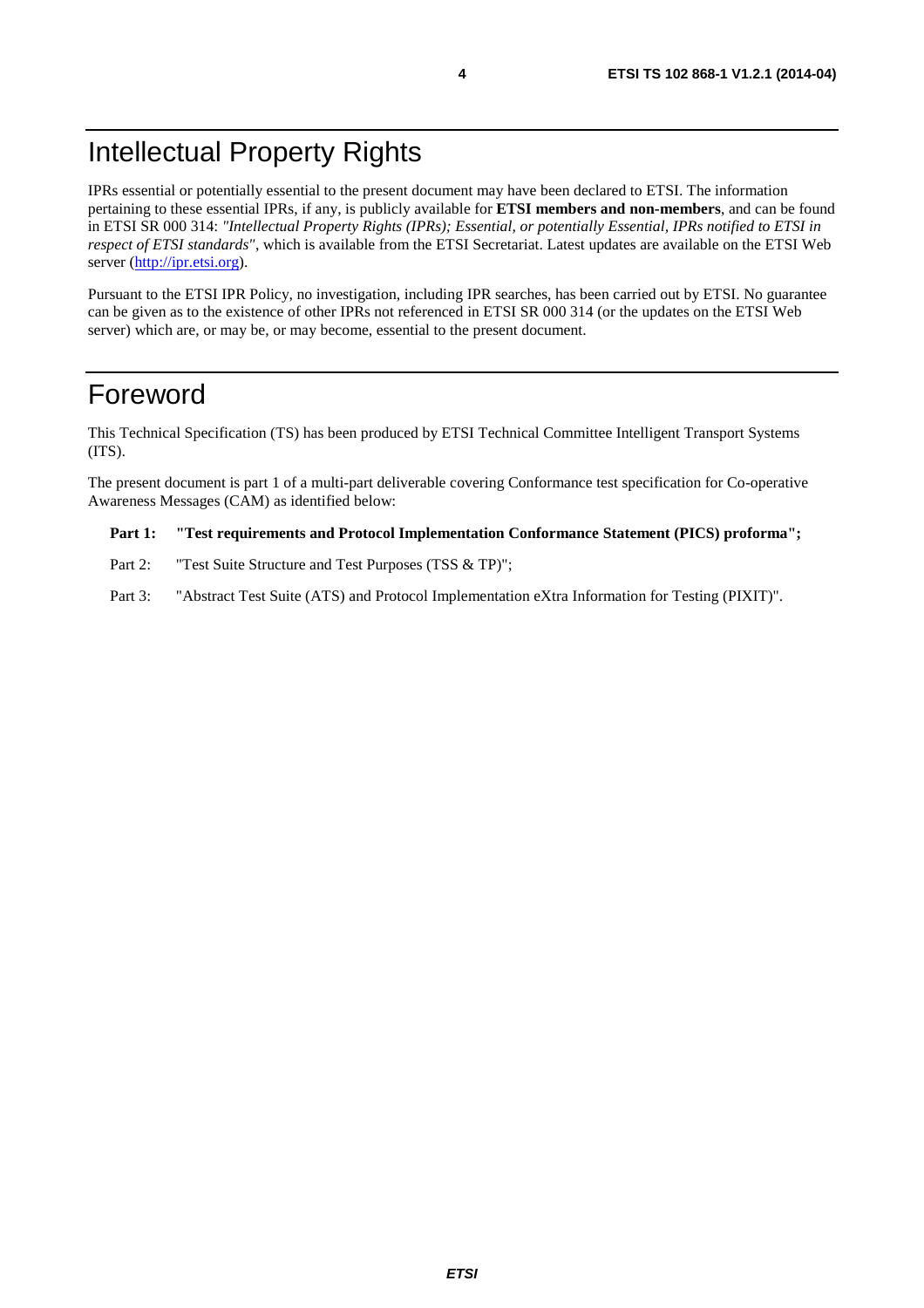### 1 Scope

The present document provides the Protocol Implementation Conformance Statement (PICS) proforma for Conformance test specification for Co-operative Awareness Messages (CAM) as defined in EN 302 637-2 [1] in compliance with the relevant requirements and in accordance with the relevant guidance given in ISO/IEC 9646-7 [3].

### 2 References

References are either specific (identified by date of publication and/or edition number or version number) or non-specific. For specific references, only the cited version applies. For non-specific references, the latest version of the reference document (including any amendments) applies.

Referenced documents which are not found to be publicly available in the expected location might be found at <http://docbox.etsi.org/Reference>.

NOTE: While any hyperlinks included in this clause were valid at the time of publication ETSI cannot guarantee their long term validity.

### 2.1 Normative references

The following referenced documents are necessary for the application of the present document.

- [1] ETSI EN 302 637-2 (V1.3.0): "Intelligent Transport Systems (ITS); Vehicular Communications; Basic Set of Applications; Part 2: Specification of Cooperative Awareness Basic Service".
- [2] ISO/IEC 9646-1 (1994): "Information technology -- Open Systems Interconnection -- Conformance testing methodology and framework -- Part 1: General concepts".
- [3] ISO/IEC 9646-7 (1995): "Information technology -- Open Systems Interconnection -- Conformance testing methodology and framework -- Part 7: Implementation Conformance Statements".
- [4] ETSI TS 102 894-2 (V1.1.1): "Intelligent Transport Systems (ITS); Users and applications requirements; Part 2: Applications and facilities layer common data dictionary".

### 2.2 Informative references

The following referenced documents are not necessary for the application of the present document but they assist the user with regard to a particular subject area.

Not applicable.

### 3 Definitions and abbreviations

### 3.1 Definitions

For the purposes of the present document, the terms and definitions given in EN 302 637-2 [1], ISO/IEC 9646-1 [2] and in ISO/IEC 9646-7 [3] apply.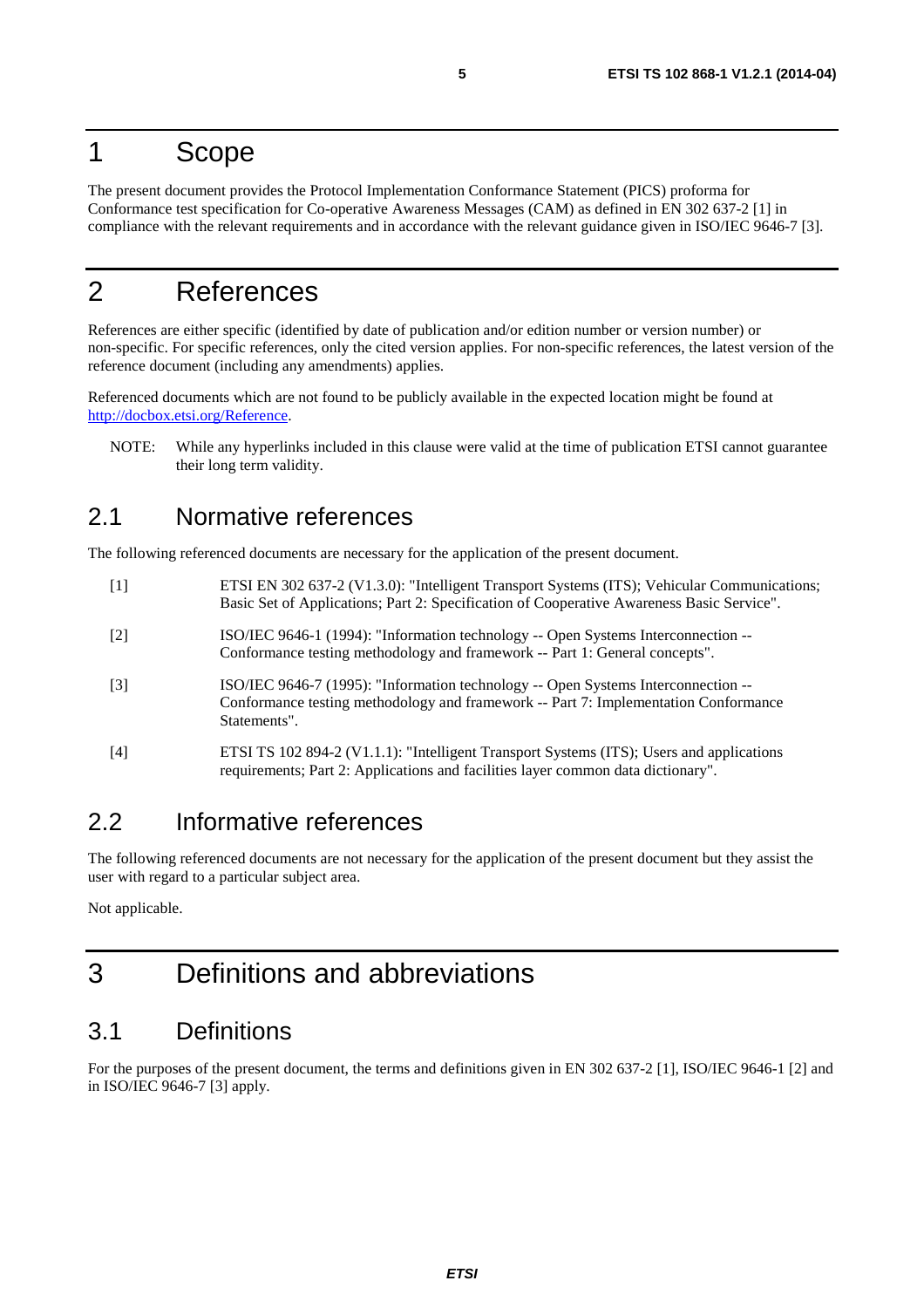For the purposes of the present document, the following abbreviations apply:

| <b>BTP</b>  | <b>Basic Transport Protocol</b>                      |
|-------------|------------------------------------------------------|
| <b>CAM</b>  | Co-operative Awareness Messages                      |
| <b>CAN</b>  | <b>Controller Area Network</b>                       |
| <b>DCC</b>  | <b>Decentralized Congestion Control</b>              |
| <b>ICS</b>  | <b>Implementation Conformance Statement</b>          |
| <b>ITS</b>  | <b>Intelligent Transport Systems</b>                 |
| <b>IUT</b>  | <b>Implementation Under Test</b>                     |
| <b>LSB</b>  | Least Significant Bit                                |
| <b>PDU</b>  | Protocol Data Unit                                   |
| <b>PICS</b> | <b>Protocol Implementation Conformance Statement</b> |
| <b>SUT</b>  | <b>System Under Test</b>                             |
|             |                                                      |

# 4 Conformance requirement concerning PICS

If it claims to conform to the present document, the actual PICS proforma to be filled in by a supplier shall be technically equivalent to the text of the PICS proforma given in annex A, and shall preserve the numbering, naming and ordering of the proforma items.

An ICS which conforms to the present document shall be a conforming PICS proforma completed in accordance with the instructions for completion given in clause A.1.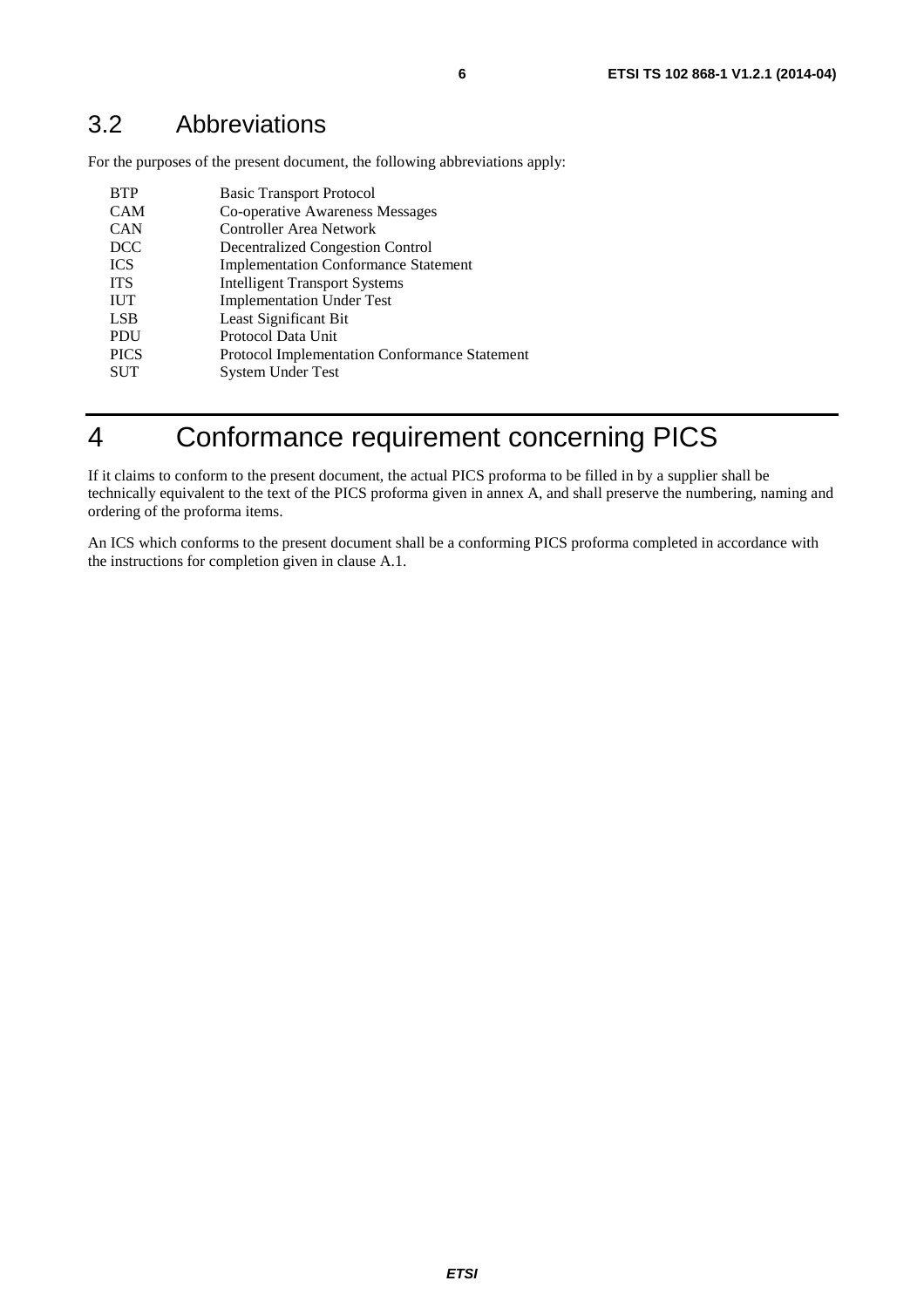### Annex A (normative): CAM PICS Proforma

Notwithstanding the provisions of the copyright clause related to the text of the present document, ETSI grants that users of the present document may freely reproduce the CAM PICS proforma in this annex so that it can be used for its intended purposes and may further publish the completed CAM PICS.

# A.1 Guidance for completing the ICS proforma

### A.1.1 Purposes and structure

The purpose of this PICS proforma is to provide a mechanism whereby a supplier of an implementation of the requirements defined in EN 302 637-2 (V1.3.0) [1] may provide information about the implementation in a standardized manner.

The PICS proforma is subdivided into clauses for the following categories of information:

- guidance for completing the ICS proforma;
- identification of the implementation:
- identification of the EN 302 637-2 (V1.3.0) [1];
- global statement of conformance;
- PICS proforma tables.

### A.1.2 Abbreviations and conventions

The ICS proforma contained in this annex is comprised of information in tabular form in accordance with the guidelines presented in ISO/IEC 9646-7 [3].

#### Item column

The item column contains a number which identifies the item in the table.

Item description column

The item description column describes in free text each respective item (e.g. parameters, timers, etc.). It implicitly means "is <item description> supported by the implementation?".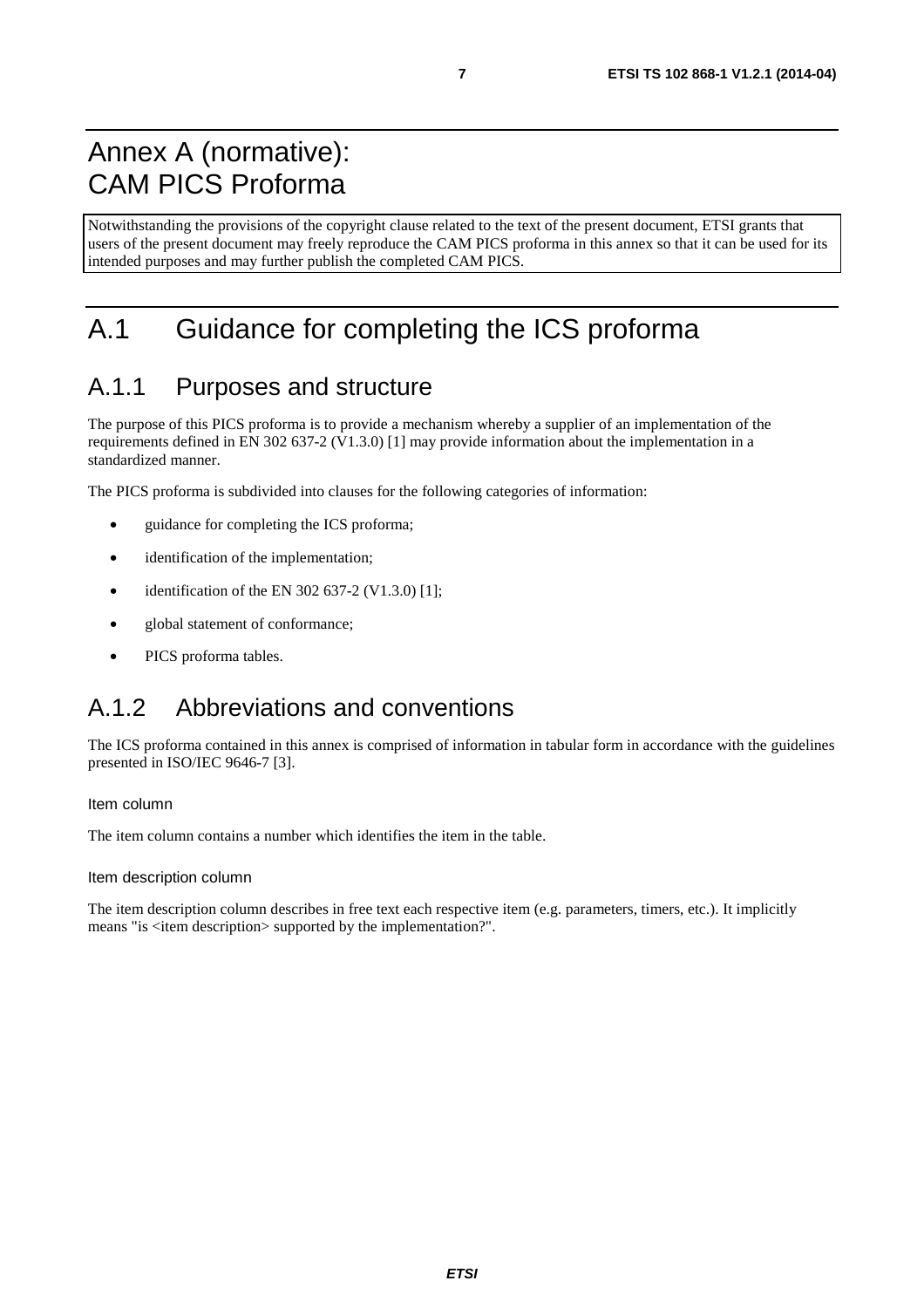#### Status column

The following notations, defined in ISO/IEC 9646-7 [3], are used for the status column:

| m            | mandatory - the capability is required to be supported.                                                                                                                                                                                                               |
|--------------|-----------------------------------------------------------------------------------------------------------------------------------------------------------------------------------------------------------------------------------------------------------------------|
| $\mathbf{O}$ | optional - the capability may be supported or not.                                                                                                                                                                                                                    |
| n/a          | not applicable - in the given context, it is impossible to use the capability.                                                                                                                                                                                        |
| $\mathbf{X}$ | prohibited (excluded) - there is a requirement not to use this capability in the given context.                                                                                                                                                                       |
| $0.\dot{1}$  | qualified optional - for mutually exclusive or selectable options from a set. "i" is an integer which<br>identifies an unique group of related optional items and the logic of their selection which is<br>defined immediately following the table.                   |
| ci           | conditional - the requirement on the capability ("m", "o", "x" or "n/a") depends on the support of<br>other optional or conditional items. "i" is an integer identifying an unique conditional status<br>expression which is defined immediately following the table. |
| $\mathbf{i}$ | irrelevant (out-of-scope) - capability outside the scope of the reference specification. No answer is<br>requested from the supplier.                                                                                                                                 |

NOTE 1: This use of "i" status is not to be confused with the suffix "i" to the "o" and "c" statuses above.

#### Reference column

The reference column makes reference to EN 302 637-2 (V1.3.0) [1], except where explicitly stated otherwise.

#### Support column

The support column shall be filled in by the supplier of the implementation. The following common notations, defined in ISO/IEC 9646-7 [3], are used for the support column:

| supported by the implementation. |
|----------------------------------|
|                                  |

N or n not supported by the implementation.

- $N/A$ , n/a or no answer required (allowed only if the status is n/a, directly or after evaluation of a conditional status).
- NOTE 2: As stated in ISO/IEC 9646-7 [3], support for a received PDU requires the ability to parse all valid parameters of that PDU. Supporting a PDU while having no ability to parse a valid parameter is nonconformant. Support for a parameter on a PDU means that the semantics of that parameter are supported.

#### Values allowed column

The values allowed column contains the type, the list, the range, or the length of values allowed. The following notations are used:

| range of values:<br>example:                        | $\leq$ min value $\geq$ $\leq$ max value $\geq$<br>520                                                                                                                                                      |
|-----------------------------------------------------|-------------------------------------------------------------------------------------------------------------------------------------------------------------------------------------------------------------|
| list of values:<br>example:<br>example:<br>example: | $\langle \text{value1}\rangle, \langle \text{value2}\rangle, , \langle \text{valueN}\rangle$<br>2, 4, 6, 8, 9<br>$'1101'B$ , $'1011'B$ , $'1111'B$<br>'0A'H, '34'H, '2F'H                                   |
| list of named values:<br>example:                   | $\langle \text{name1}\rangle(\langle \text{val1}\rangle)$ , $\langle \text{name2}\rangle(\langle \text{val2}\rangle)$ , , $\langle \text{nameN}\rangle(\langle \text{valN}\rangle)$<br>reject(1), accept(2) |
| length:<br>example:                                 | size $(\text{cm} \cdot \text{size} \times \text{cm} \cdot \text{max} \cdot \text{size})$<br>size $(18)$                                                                                                     |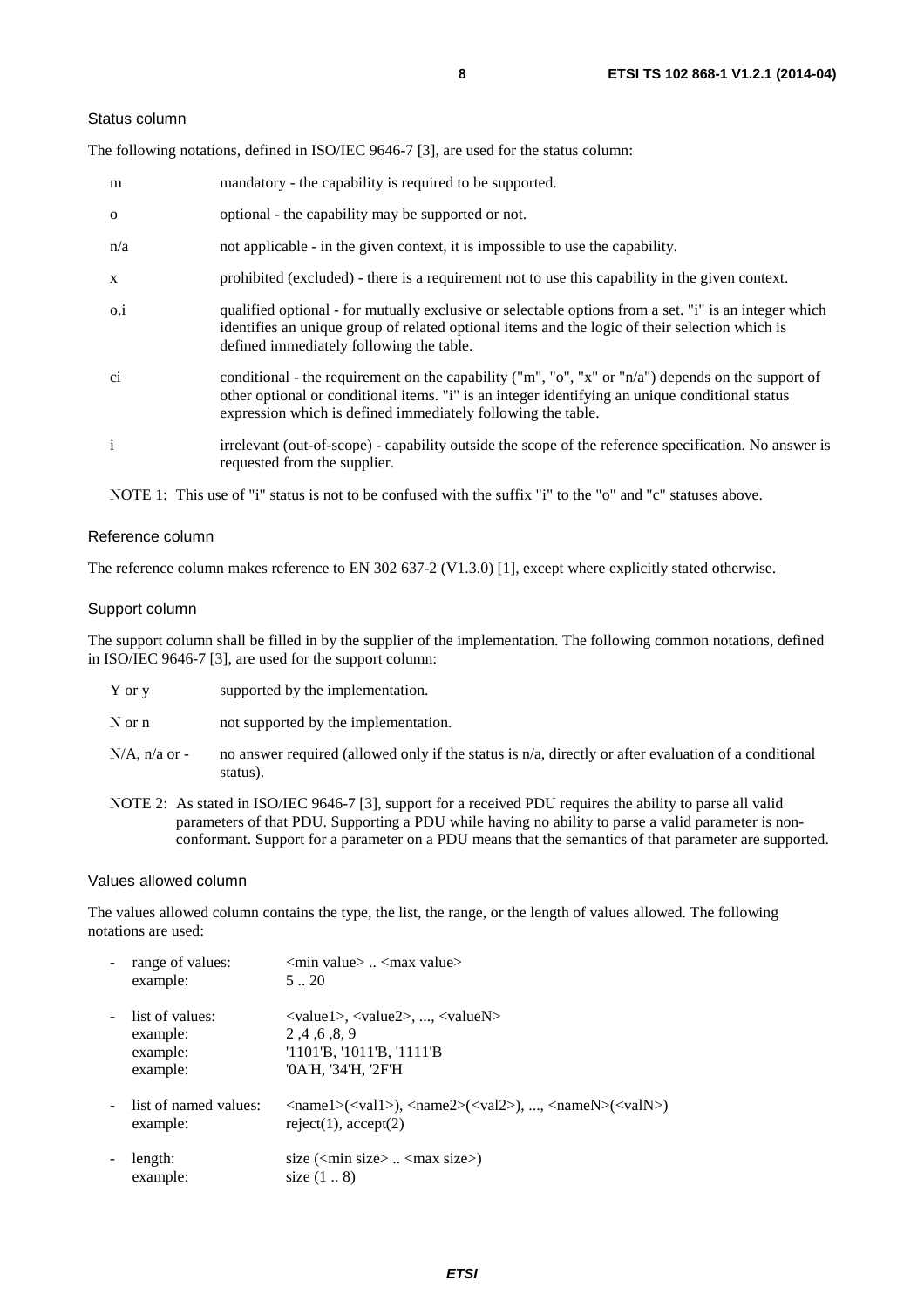#### Values supported column

The values supported column shall be filled in by the supplier of the implementation. In this column, the values or the ranges of values supported by the implementation shall be indicated.

#### References to items

For each possible item answer (answer in the support column) within the ICS proforma a unique reference exists, used, for example, in the conditional expressions. It is defined as the table identifier, followed by a solidus character "/", followed by the item number in the table. If there is more than one support column in a table, the columns are discriminated by letters (a, b, etc.), respectively.

- EXAMPLE 1: A.5/4 is the reference to the answer of item 4 in table 5 of annex A.
- EXAMPLE 2: A.6/3b is the reference to the second answer (i.e. in the second support column) of item 3 in table 6 of annex A.

#### Prerequisite line

A prerequisite line takes the form: Prerequisite: <predicate>.

A prerequisite line after a clause or table title indicates that the whole clause or the whole table is not required to be completed if the predicate is FALSE.

### A.1.3 Instructions for completing the ICS proforma

The supplier of the implementation shall complete the ICS proforma in each of the spaces provided. In particular, an explicit answer shall be entered, in each of the support or supported column boxes provided, using the notation described in clause A.1.2.

If necessary, the supplier may provide additional comments in space at the bottom of the tables or separately.

More detailed instructions are given at the beginning of the different clauses of the ICS proforma.

### A.2 Identification of the implementation

Identification of the Implementation Under Test (IUT) and the system in which it resides (the System Under Test (SUT)) should be filled in so as to provide as much detail as possible regarding version numbers and configuration options.

The product supplier information and client information should both be filled in if they are different.

A person who can answer queries regarding information supplied in the ICS should be named as the contact person.

### A.2.1 Date of the statement

.........................................................................................................................................................................................

### A.2.2 Implementation Under Test (IUT) identification

IUT name:

 ......................................................................................................................................................................................... ......................................................................................................................................................................................... IUT version: .........................................................................................................................................................................................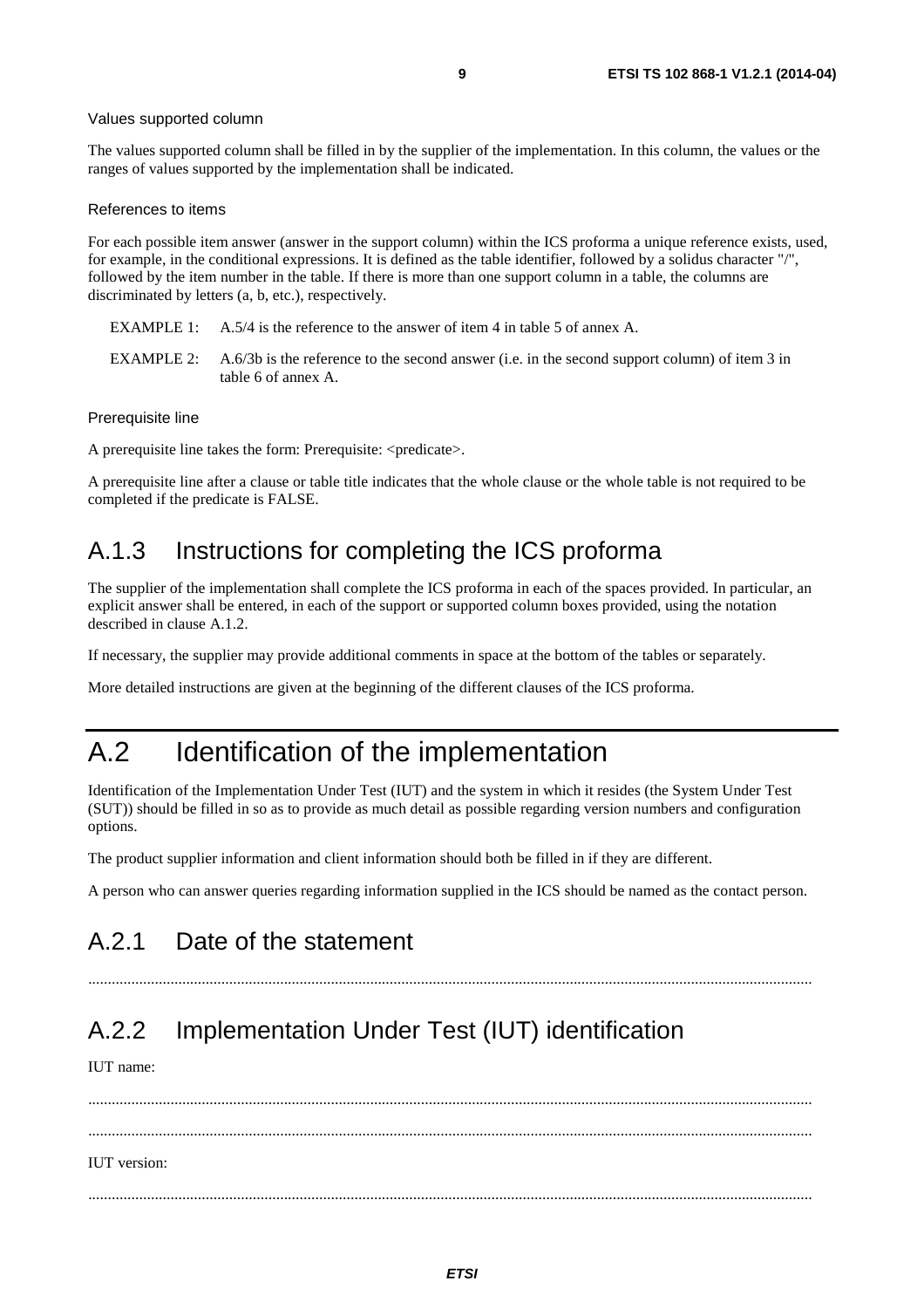#### System Under Test (SUT) identification  $A.2.3$

SUT name:

Hardware configuration:

Operating system:

#### **Product supplier**  $A.2.4$

Name: Address: Telephone number: Facsimile number: E-mail address: Additional information: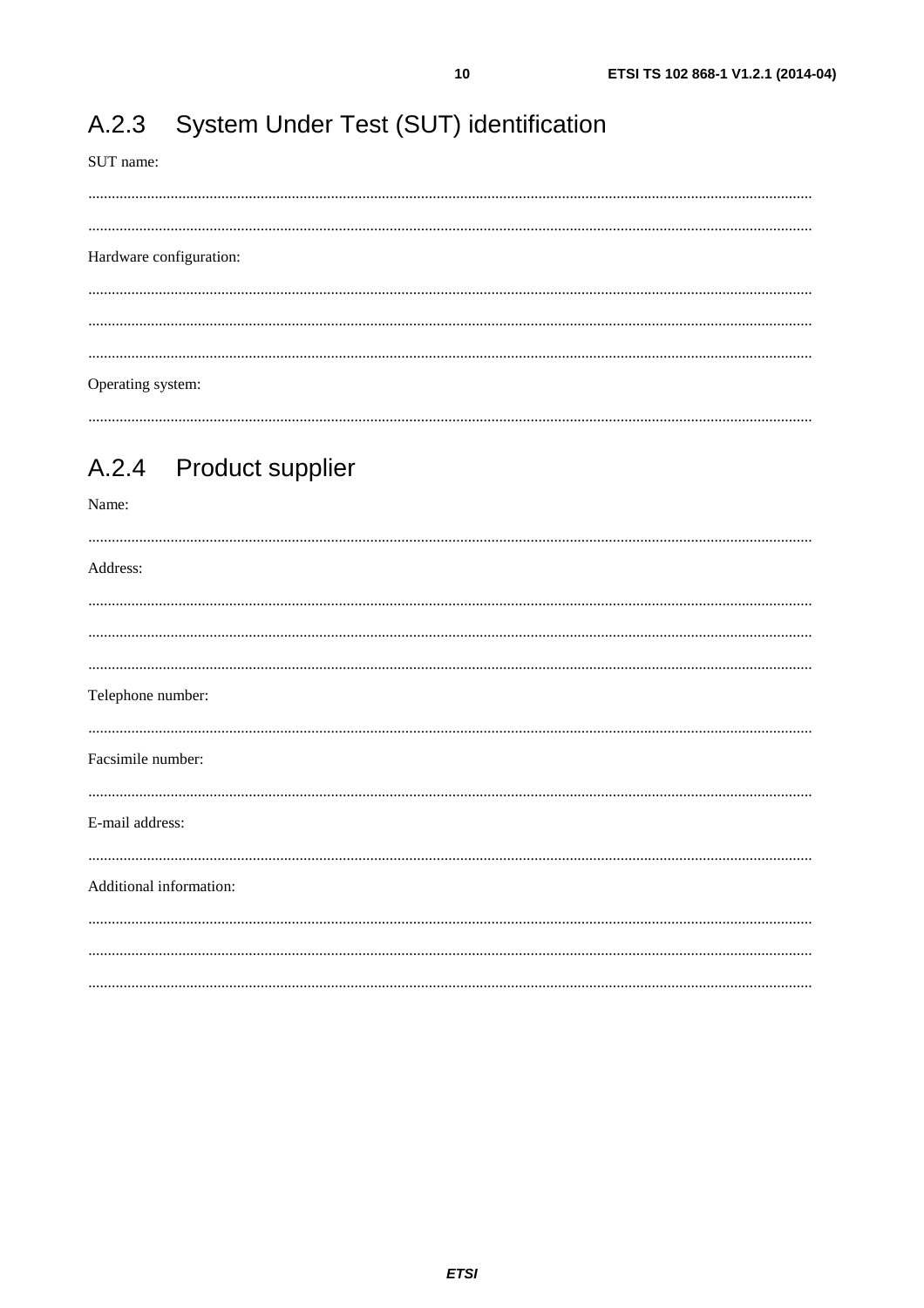| Name:                   |
|-------------------------|
| Address:                |
|                         |
|                         |
|                         |
| Telephone number:       |
|                         |
| Facsimile number:       |
|                         |
| E-mail address:         |
|                         |
| Additional information: |
|                         |
|                         |

#### $A.2.5$ Client (if different from product supplier)

#### $A.2.6$ ICS contact person

(A person to contact if there are any queries concerning the content of the ICS)

| Name:                   |  |
|-------------------------|--|
| Telephone number:       |  |
| Facsimile number:       |  |
| E-mail address:         |  |
| Additional information: |  |
|                         |  |
|                         |  |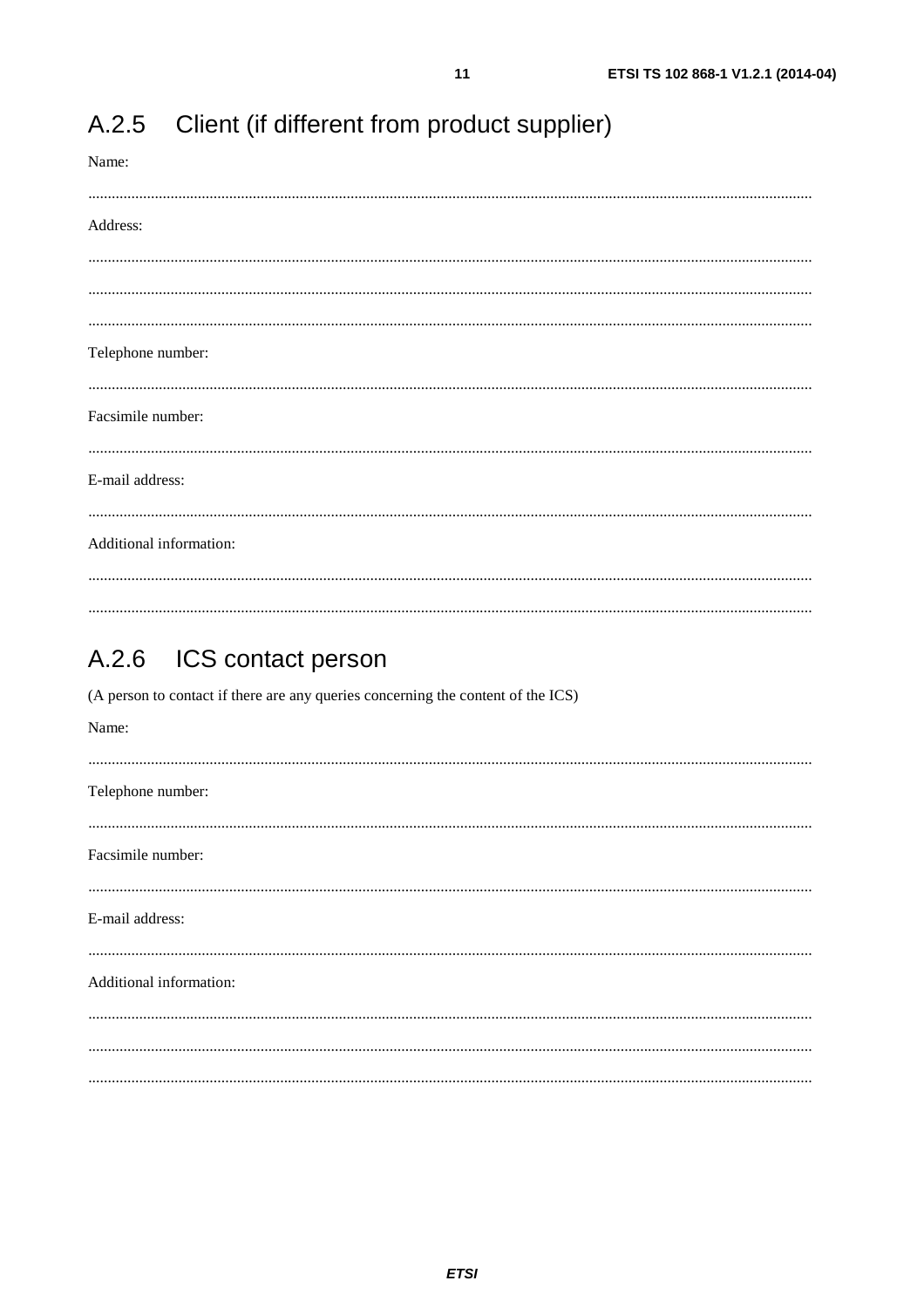### A.3 Identification of the protocol

This ICS proforma applies to the following standard: EN 302 637-2 (V1.3.0) [1]: "Intelligent Transport Systems (ITS); Vehicular Communications; Basic Set of Applications; Part 2: Specification of Cooperative Awareness Basic Service".

### A.4 Global statement of conformance

Are all mandatory capabilities implemented? (Yes/No) ............................

NOTE: Answering "No" to this question indicates non-conformance to the CAM standard specification. Non-supported mandatory capabilities are to be identified in the ICS, with an explanation of why the implementation is non-conforming, on pages attached to the ICS proforma.

### A.5 Tables

### A.5.1 ITS Station type

#### **Table A.1: ITS Station type**

| <b>Item</b> | $\mathsf{v}$ ype       | <b>Reference</b> | <b>Status</b> | <b>Support</b> |
|-------------|------------------------|------------------|---------------|----------------|
|             | <b>IPersonal ITS-S</b> | [11 6.1.2        | ln/a          |                |
|             | Road side ITS-S        | [11 6.1.2]       |               |                |
| ن ا         | lVehicle ITS-S         | [11 6.1.2]       | lm.           |                |
| 14          | Other                  | [116.1.2]        | ln/a          |                |

### A.5.2 CAM vehicle profiles

#### **Table A.2: CAM vehicle profiles supported**

|                | Prerequisite: A.1/3                                |                  |               |                |
|----------------|----------------------------------------------------|------------------|---------------|----------------|
| <b>Item</b>    | <b>CAM vehicle profile</b>                         | <b>Reference</b> | <b>Status</b> | <b>Support</b> |
|                | PublicTransport                                    | [1] 7.1.2        | 0.201         |                |
| $\overline{2}$ | SpecialTransport                                   | [1] 7.1.2        | 0.201         |                |
| 3              | <b>DangerousGoods</b>                              | [1] 7.1.2        | 0.201         |                |
| 4              | RoadWork                                           | $[1]$ 7.1.2      | 0.201         |                |
| $\overline{5}$ | Rescue                                             | [1] 7.1.2        | 0.201         |                |
| 6              | Emergency                                          | [1] 7.1.2        | 0.201         |                |
| 7              | SafetyCar                                          | [1] 7.1.2        | 0.201         |                |
| 8              | BasicVehicle                                       | $[1]$ 7.1.2      | 0.201         |                |
| lo.201:        | It is mandatory to support only one of these type. |                  |               |                |

# A.5.3 CAM Basic Functionality

#### **Table A.3: CAM Basic Functionality supported**

| ltem | <b>Vehicle Type</b>           | Reference   | <b>Status</b> | <b>Support</b> |
|------|-------------------------------|-------------|---------------|----------------|
|      | Dissemination of CAM Messages | [116.2]     |               |                |
| 12   | Transmission of CAM Messages  | li 11 4.2.1 |               |                |
| פי   | Reception of CAM Messages     | [1] 4.2.2   | Im            |                |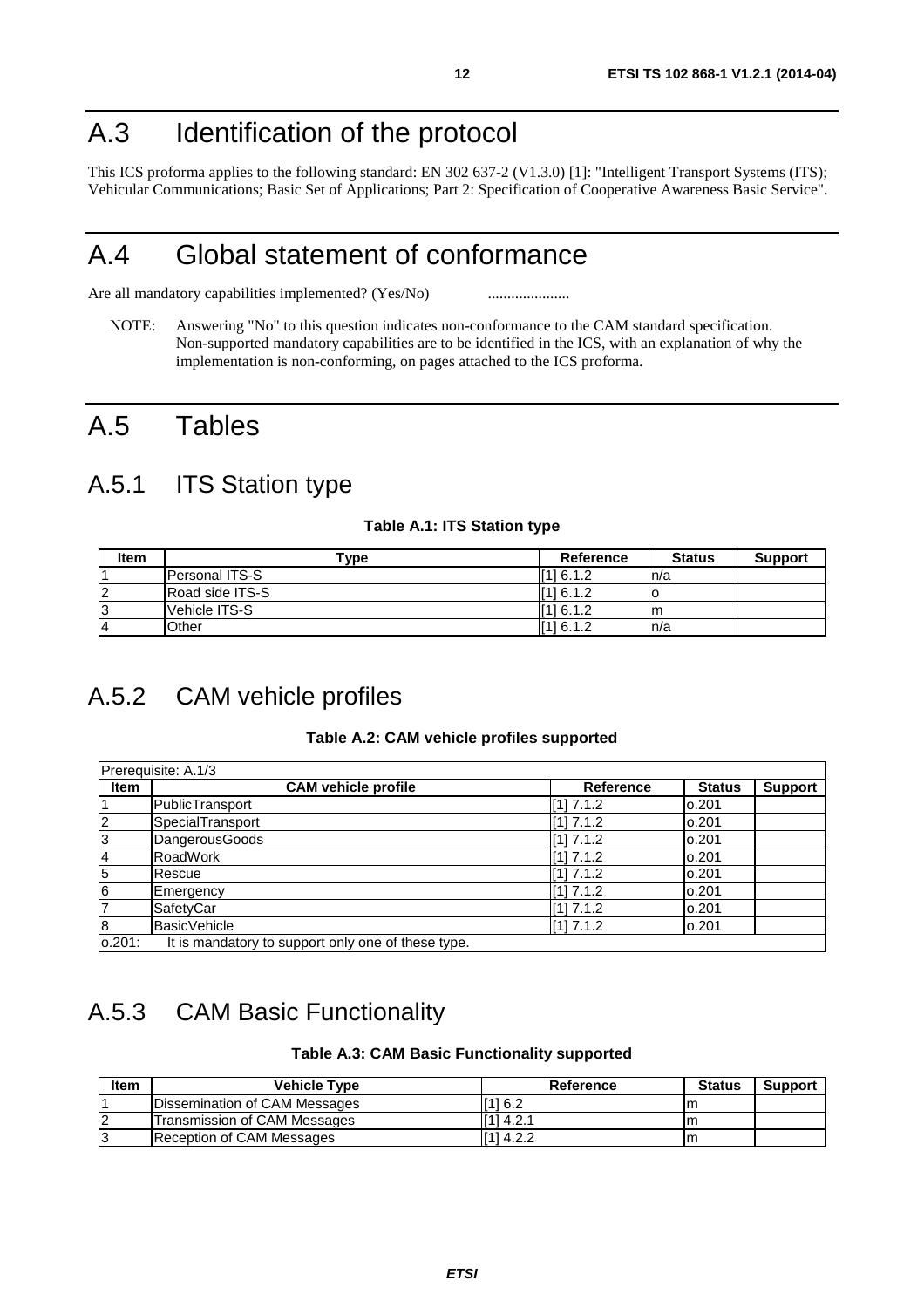### A.5.4 CAM Interfaces to data provisioning services

| <b>Item</b> | <b>Vehicle Type</b>                           | Reference   | <b>Status</b> | <b>Support</b> |
|-------------|-----------------------------------------------|-------------|---------------|----------------|
|             | Interface to ITS applications                 | [115.3.1]   | ım            |                |
| 12          | Interface to data provisioning facilities     | [1] 5.3.2   | ш             |                |
| 13          | Interface to the Networking & Transport Layer | $[1]$ 5.3.3 |               |                |
| 14          | Interface to the Management entity            | [1] 5.3.4   |               |                |
| 15          | Interface to the Security entity              | [11] 5.3.5  |               |                |

#### **Table A.4: CAM Interfaces supported**

#### **Table A.5: CAM Interfaces to Networking & Transport Layer**

|                | <b>Prerequisite: A.4/3</b>                                                         |                  |    |                  |
|----------------|------------------------------------------------------------------------------------|------------------|----|------------------|
| <b>Item</b>    | <b>Vehicle Type</b>                                                                | <b>Reference</b> |    | Status   Support |
|                | Interface to the GeoNetworking/BTP stack                                           | 111 5.3.3.1      | ım |                  |
| $\overline{2}$ | Interface to the IPv6 stack and the combined IPv6/GeoNetworking stack [11] 5.3.3.2 |                  | ım |                  |

### A.5.5 CAM Message

#### **Table A.6: CAM message**

| Item | Name of field | Ref.             | $^{\mathsf{v}}$ vpe        | <b>Status</b> | <b>Support</b> |
|------|---------------|------------------|----------------------------|---------------|----------------|
|      | lheader       | 1 B.1<br>lſ1     | IltsPduHeader (Table B.1)  | m             |                |
| 2    | cam           | [11B.2]          | ICoopAwareness (Table A.7) | Im            |                |
|      |               | l[1]<br>Annex Al |                            |               |                |

#### **Table A.7: CoopAwareness**

| Prereguisite: A.6/2 |                            |                                  |                              |               |                |  |  |
|---------------------|----------------------------|----------------------------------|------------------------------|---------------|----------------|--|--|
| <b>Item</b>         | Name of field              | Ref.                             | Tvpe                         | <b>Status</b> | <b>Support</b> |  |  |
|                     | <b>generationDeltaTime</b> | [11B.3]<br>[[1] Annex A](065535) | Integer { $oneMilliSec(1)$ } | m             |                |  |  |
| 2                   | <b>IcamParameters</b>      | II11 B.4.<br>l[1] Annex Al       | CamParameters (Table A.8) m  |               |                |  |  |

#### **Table A.8: CamParameters**

|             | Prerequisite: A.7/2          |            |                            |               |                |
|-------------|------------------------------|------------|----------------------------|---------------|----------------|
| <b>Item</b> | Name of field                | Ref.       | Type                       | <b>Status</b> | <b>Support</b> |
|             | basicContainer               | $[1]$ B.5, | <b>IBasicContainer</b>     | m             |                |
|             |                              |            | I] Annex Al(Table A.9)     |               |                |
| 2           | highFrequencyContainer       | [1] B.6,   | HighFrequencyContainer     | m             |                |
|             |                              |            | [1] Annex A $(Table A.10)$ |               |                |
| 3           | <b>IowFrequencyContainer</b> | [11 B.7.   | LowFrequencyContainer      | O             |                |
|             |                              |            | I] Annex Al(Table A.11)    |               |                |
| 14          | specialVehicleContainer      | [1] B.8.   | SpecialVehicleContainer    | O             |                |
|             |                              |            | [1] Annex A (Table A.12)   |               |                |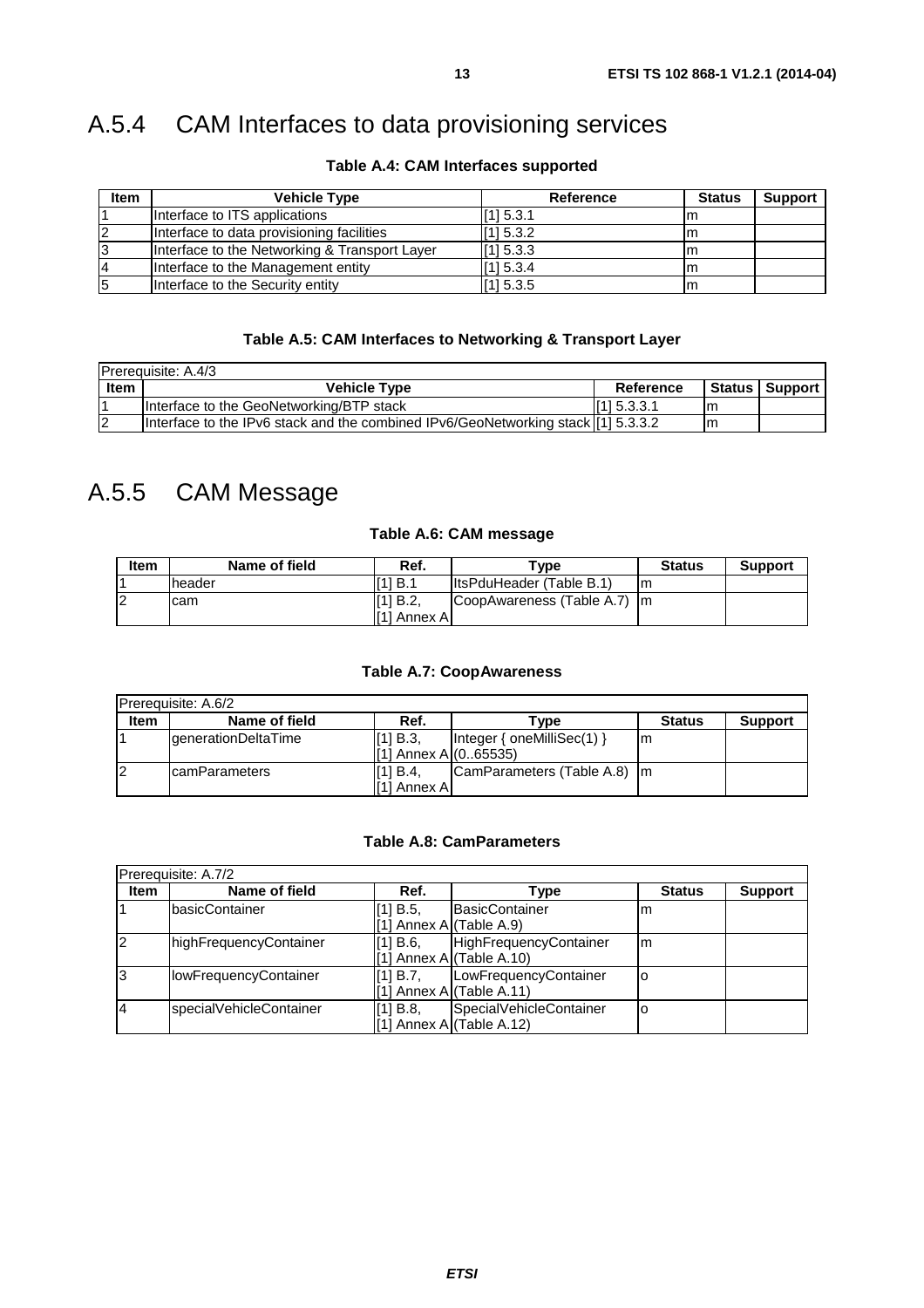#### **Table A.9: BasicContainer**

#### **Table A.10: HighFrequencyContainer**

| <b>Prerequisite: A.8/2</b>           |                                  |                  |                                             |               |                |  |
|--------------------------------------|----------------------------------|------------------|---------------------------------------------|---------------|----------------|--|
| <b>Item</b>                          | Name of field                    | Ref.             | Type                                        | <b>Status</b> | <b>Support</b> |  |
|                                      | basicVehicleHF                   | [11B.9]          | BasicVehicleContainerHighFrequency   c.1001 |               |                |  |
|                                      |                                  |                  | [1] Annex Al(Table A.13)                    |               |                |  |
| $\overline{2}$                       | emptyRSUHF                       | [1] Annex A NULL |                                             | c.1002        |                |  |
| IF vehicle THEN m ELSE x.<br>c.1001: |                                  |                  |                                             |               |                |  |
| lc.1002:                             | IF road side unit THEN m ELSE x. |                  |                                             |               |                |  |

#### **Table A.11: LowFrequencyContainer**

| Prerequisite: A.8/3 |                        |            |                                      |               |                |  |  |
|---------------------|------------------------|------------|--------------------------------------|---------------|----------------|--|--|
| <b>Item</b>         | Name of field          | Ref.       | $\mathsf{v}$ pe                      | <b>Status</b> | <b>Support</b> |  |  |
|                     | <b>IbasicVehicleLF</b> | II11 B.10. | BasicVehicleContainerLowFrequency Im |               |                |  |  |
|                     |                        |            | II11 Annex AI(Table A.14)            |               |                |  |  |

#### **Table A.12: SpecialVehicleContainer**

|                | Prerequisite: A.8/4 |                                          |                           |               |                |  |  |  |
|----------------|---------------------|------------------------------------------|---------------------------|---------------|----------------|--|--|--|
| <b>Item</b>    | Name of field       | Ref.                                     | Type                      | <b>Status</b> | <b>Support</b> |  |  |  |
|                | publicTransport     | [1] B.11,<br>[1] Annex A](Table A.15)    | PublicTransportContainer  | m             |                |  |  |  |
| 2              | specialTransport    | [1] B.12.<br>[1] Annex Al(Table A.16)    | SpecialTransportContainer | m             |                |  |  |  |
| 3              | dangerousGoods      | [1] B.13,<br>[1] Annex A (Table A.17)    | DangerousGoodsContainer   | m             |                |  |  |  |
| $\overline{A}$ | roadWorksBasic      | [1] B.14.<br>[1] Annex Al(Table A.18)    | lRoadWorksContainerBasic  | m             |                |  |  |  |
| 5              | rescue              | [1] B.15.<br>[1] Annex Al(Table A.19)    | <b>RescueContainer</b>    | m             |                |  |  |  |
| 6              | emergency           | [1] B.16.<br>Annex A (Table A.20)        | EmergencyContainer        | m             |                |  |  |  |
| 7              | safetyCar           | $[1] B.17$ ,<br>[1] Annex A (Table A.21) | SafetyCarContainer        | m             |                |  |  |  |

*ETSI*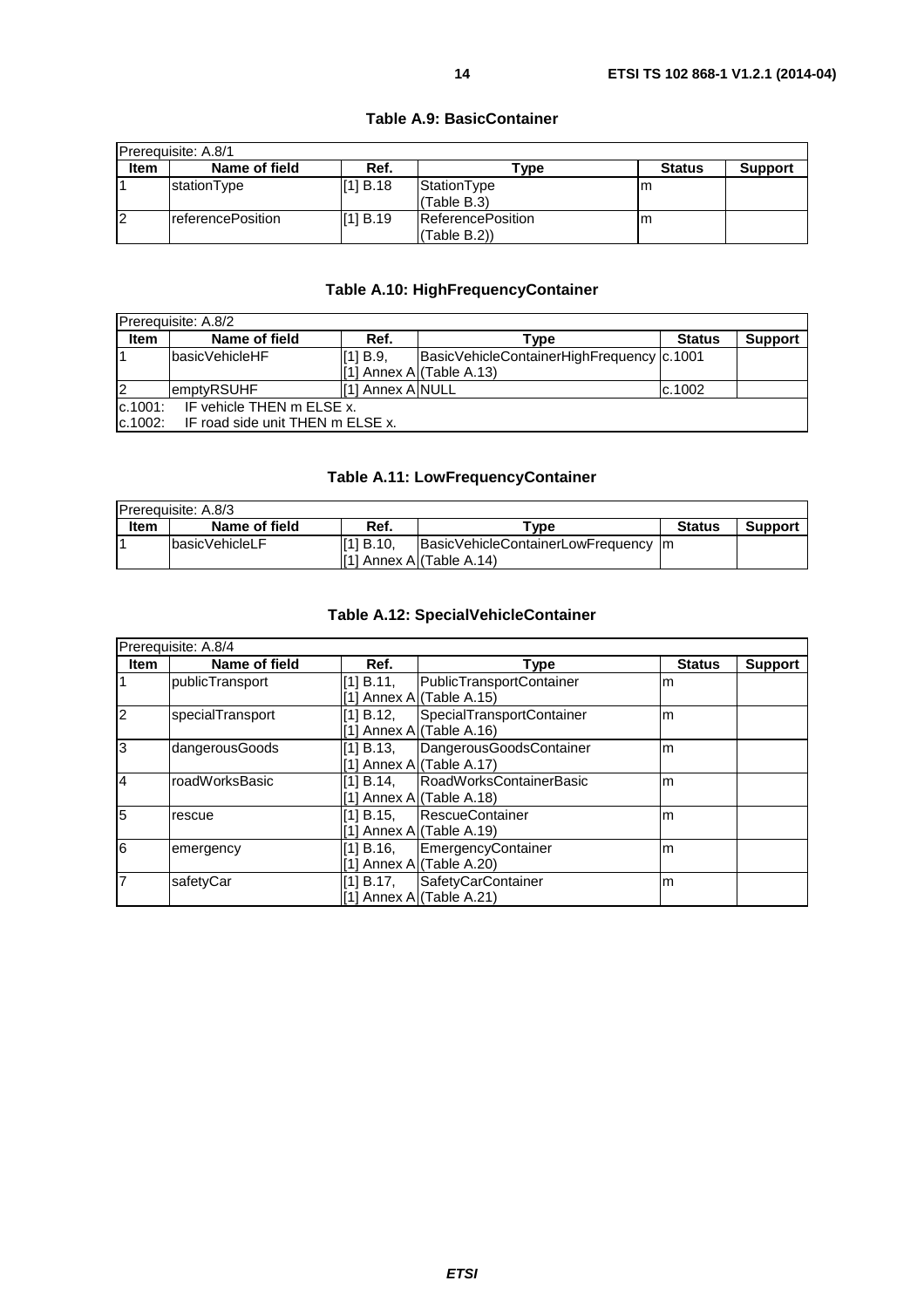|                  | Prerequisite: A.10/1            |          |                                                 |               |                |  |  |
|------------------|---------------------------------|----------|-------------------------------------------------|---------------|----------------|--|--|
| <b>Item</b>      | Name of field                   | Ref.     | <b>Type</b>                                     | <b>Status</b> | <b>Support</b> |  |  |
| $\overline{1}$   | heading                         | [1] B.21 | Heading<br>(Table B.4)                          | m             |                |  |  |
| $\overline{2}$   | speed                           | [1] B.22 | Speed<br>(Table B.5)                            | m             |                |  |  |
| 3                | driveDirection                  | [1] B.25 | <b>DriveDirection</b><br>(Table B.6)            | m             |                |  |  |
| 4                | vehicleLength                   | [1] B.35 | VehicleLength<br>(Table B.19)                   | m             |                |  |  |
| $\overline{5}$   | vehicleWidth                    | [1] B.36 | VehicleWidth<br>(Table B.20)                    | m             |                |  |  |
| $6\phantom{.}6$  | <b>longitudinalAcceleration</b> | [1] B.26 | LongitudinalAcceleration<br>(Table B.10)        | m             |                |  |  |
| 7                | curvature                       | [1] B.31 | Curvature<br>(Table B.15)                       | m             |                |  |  |
| $\boldsymbol{8}$ | curvatureCalculationMode        | [1] B.32 | <b>CurvatureCalculationMode</b><br>(Table B.16) | m             |                |  |  |
| 9                | vawRate                         | [1] B.33 | YawRate<br>(Table B.17)                         | m             |                |  |  |
| 10               | accelerationControl             | [1] B.27 | AccelerationControl<br>(Table B.11)             | $\Omega$      |                |  |  |
| 11               | laneNumber                      | [1] B.24 | LaneNumber<br>(Table B.9)                       | o             |                |  |  |
| 12               | steeringWheelAngle              | [1] B.34 | SteeringWheelAngle<br>(Table B.18)              | O             |                |  |  |
| 13               | <b>lateralAcceleration</b>      | [1] B.28 | LateralAcceleration<br>(Table B.12)             | lo.           |                |  |  |
| 14               | verticalAcceleration            | [1] B.29 | VerticalAcceleration<br>(Table B.13)            | O             |                |  |  |
| 15               | performanceClass                | [1] B.20 | PerformanceClass<br>(Table B.7)                 | O             |                |  |  |

| Table A.13: BasicVehicleContainerHighFrequency |
|------------------------------------------------|
|------------------------------------------------|

#### **Table A.14: BasicVehicleContainerLowFrequency**

|             | Prerequisite: A.11/1 |          |                                |               |                |  |  |
|-------------|----------------------|----------|--------------------------------|---------------|----------------|--|--|
| <b>Item</b> | Name of field        | Ref.     | Гуре                           | <b>Status</b> | <b>Support</b> |  |  |
|             | <b>vehicleRole</b>   | [1] B.23 | VehicleRole<br>(Table B.8)     | ım            |                |  |  |
| l2          | exteriorLights       | [1] B.37 | ExteriorLights<br>(Table B.21) | lm.           |                |  |  |
| 13          | pathHistory          | [1] B.38 | PathHistory<br>(Table B.22)    | Im            |                |  |  |

|  |  |  | Table A.15: PublicTransportContainer |
|--|--|--|--------------------------------------|
|--|--|--|--------------------------------------|

| Prerequisite: A.12/1 |                           |           |                                           |               |                |  |
|----------------------|---------------------------|-----------|-------------------------------------------|---------------|----------------|--|
| <b>Item</b>          | Name of field             | Ref.      | Type                                      | <b>Status</b> | <b>Support</b> |  |
|                      | <b>lembarkationStatus</b> | [11 B.30] | <b>IEmbarkationStatus</b><br>(Table B.14) | m             |                |  |
| 12                   | ptActivation              | [1] B.39  | <b>PtActivation</b><br>l(Table B.23)      |               |                |  |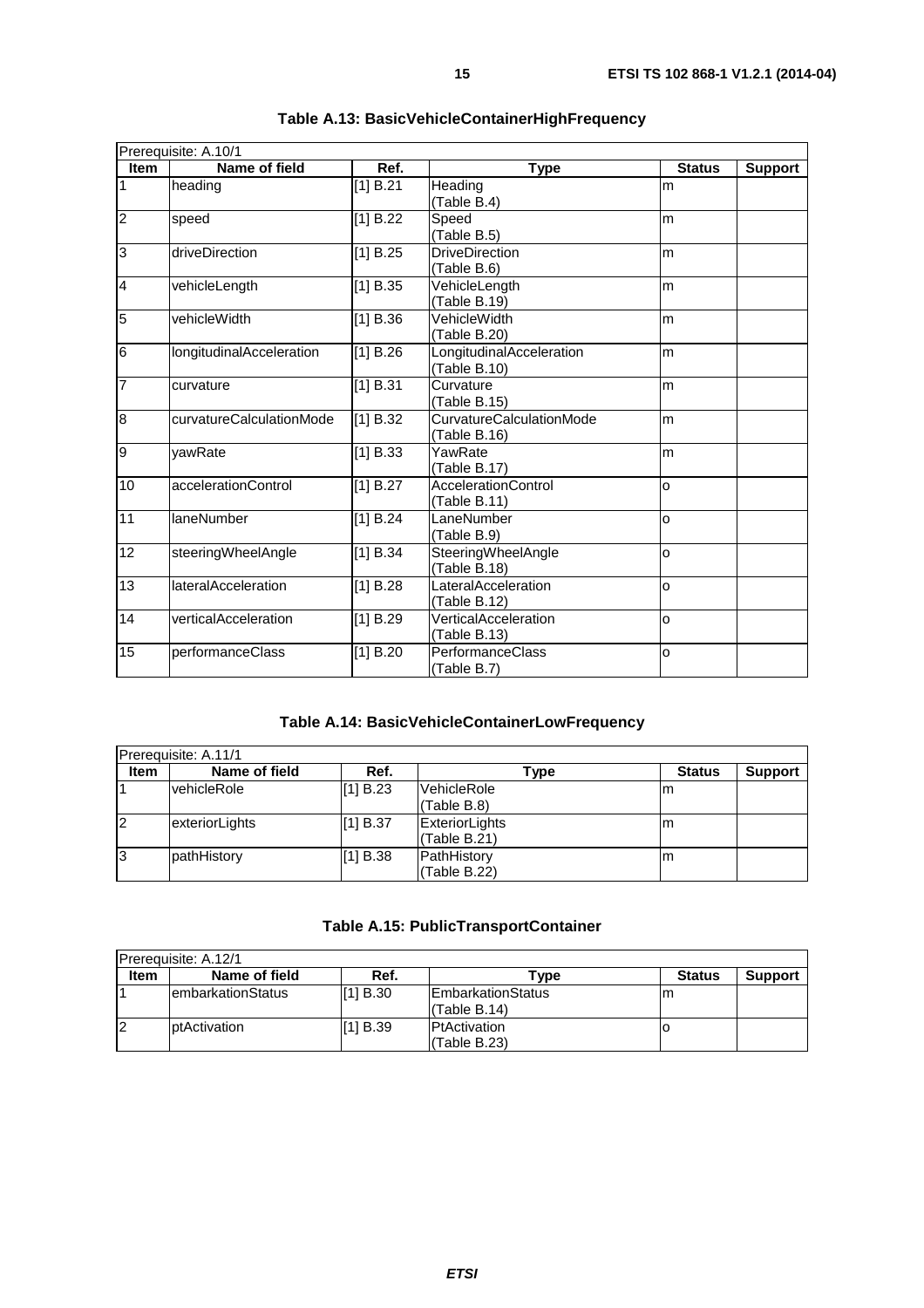| Prerequisite: A.12/2 |                      |          |                                      |               |                |  |
|----------------------|----------------------|----------|--------------------------------------|---------------|----------------|--|
| <b>Item</b>          | Name of field        | Ref.     | Type                                 | <b>Status</b> | <b>Support</b> |  |
|                      | specialTransportType | II1 B.40 | SpecialTransportType<br>(Table B.25) | m             |                |  |
| 12                   | llightBarSirenInUse  | [1] B.46 | LightBarSirenInUse<br>l(Table B.24)  |               |                |  |

#### **Table A.16: SpecialTransportContainer**

#### **Table A.17: DangerousGoodsContainer**

|      | <b>IPrerequisite: A.12/3</b> |          |                                       |               |                |
|------|------------------------------|----------|---------------------------------------|---------------|----------------|
| Item | Name of field                | Ref.     | vpe ⊺                                 | <b>Status</b> | <b>Support</b> |
|      | IdangerousGoodsBasic         | [1] B.41 | DangerousGoodsBasic<br>'Table B.26) l | m             |                |

#### **Table A.18: RoadWorksContainerBasic**

|                | Prereguisite: A.12/4  |          |                                        |               |                |
|----------------|-----------------------|----------|----------------------------------------|---------------|----------------|
| <b>Item</b>    | Name of field         | Ref.     | Type                                   | <b>Status</b> | <b>Support</b> |
|                | roadworksSubCauseCode | [1] B.42 | lRoadworksSubCauseCode<br>(Table B.27) |               |                |
| $\overline{2}$ | lightBarSirenInUse    | [1] B.46 | LightBarSirenInUse<br>(Table B.24)     | m             |                |
| l3             | lclosedLanes          | [1] B.43 | <b>IClosedLanes</b><br>(Table B.28)    |               |                |

#### **Table A.19: RescueContainer**

|             | Prerequisite: A.12/5 |          |                                     |               |                |  |
|-------------|----------------------|----------|-------------------------------------|---------------|----------------|--|
| <b>Item</b> | Name of field        | Ref.     | ${\sf \tau}$ vpe                    | <b>Status</b> | <b>Support</b> |  |
|             | lightBarSirenInUse   | [1] B.46 | LightBarSirenInUse<br>l(Table B.24) | m             |                |  |
| 19          | emergencyPriority    | [1] B.48 | EmergencyPriority<br>l(Table B.29)  |               |                |  |

#### **Table A.20: EmergencyContainer**

|             | Prerequisite: A.12/6 |          |                                    |               |                |  |
|-------------|----------------------|----------|------------------------------------|---------------|----------------|--|
| <b>Item</b> | Name of field        | Ref.     | Type                               | <b>Status</b> | <b>Support</b> |  |
|             | lightBarSirenInUse   | [1] B.46 | LightBarSirenInUse<br>(Table B.24) | m             |                |  |
| 12          | lincidentIndication  | [1] B.47 | <b>CauseCode</b><br>(Table B.30)   |               |                |  |
| 13          | emergencyPriority    | [1] B.48 | EmergencyPriority<br>(Table B.29)  |               |                |  |

#### **Table A.21: SafetyCarContainer**

|             | <b>Prerequisite: A.12/7</b> |          |                                   |               |                |  |
|-------------|-----------------------------|----------|-----------------------------------|---------------|----------------|--|
| <b>Item</b> | Name of field               | Ref.     | Type                              | <b>Status</b> | <b>Support</b> |  |
|             | lightBarSirenInUse          | [1] B.46 | LightBarSirenInUse<br>Table B.24) | m             |                |  |
| l2          | lincidentIndication         | [11B.47] | CauseCode<br>(Table B.30)         |               |                |  |
| 13          | <b>ItrafficRule</b>         | [1] B.44 | TrafficRule<br>Table B.31)        |               |                |  |
| 13          | speedLimit                  | [1] B.45 | SpeedLimit<br>(Table B.32)        |               |                |  |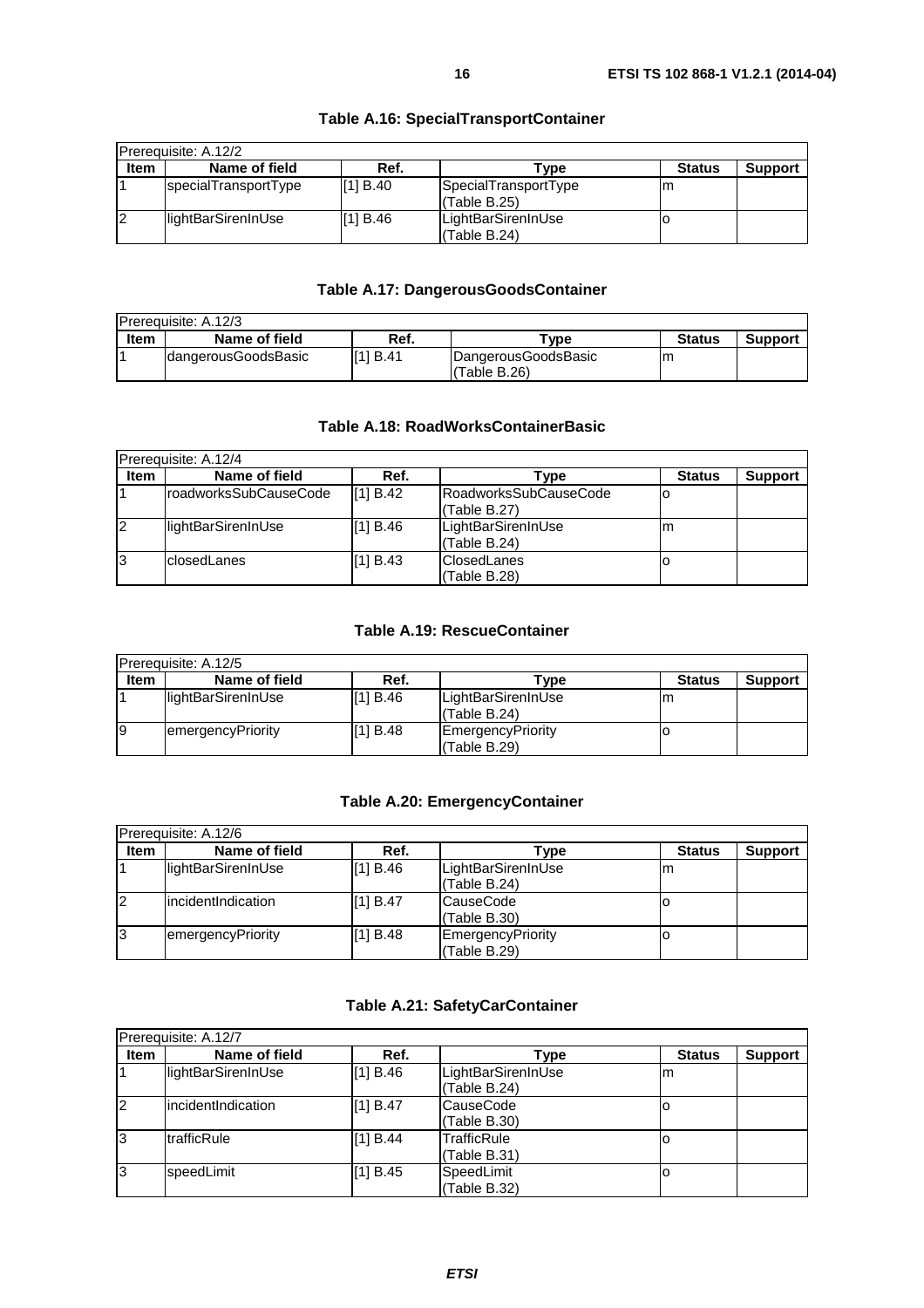# A.5.6 Protocol parameters

### A.5.6.1 Timing requirements

| <b>Item</b>    | Name of field                                               | <b>Reference</b> | <b>Default value</b>                            | <b>Status</b> | <b>Support</b> |
|----------------|-------------------------------------------------------------|------------------|-------------------------------------------------|---------------|----------------|
| $\overline{1}$ | Maximum CAM generation frequency<br>(T_GenCamMax)           | [1] 6.1.3        | 1 000 ms                                        | m             |                |
| $\overline{2}$ | Minimum CAM generation frequency<br>(T_GenCamMin)           | [1] 6.1.3        | $100$ ms                                        | m             |                |
| 3              | T CheckCamGen                                               | [1] 6.1.3        | ≤ T_GenCamMin                                   | m             |                |
| $\overline{4}$ | T_GenCam_Dcc                                                | [1] 6.1.3        | T_GenCamMin ≤<br>T_GenCam_DCC ≤<br>T_GenCamMax. | m             |                |
| 5              | T GenCam                                                    | [1] 6.1.3        | T_GenCamMax                                     | m             |                |
| $\frac{6}{7}$  | N_GenCam                                                    | [1] 6.1.3        | maximum value 3                                 | m             |                |
|                | Maximum time without including low<br>frequency container   | [1] 6.1.3        | 500 ms                                          | m             |                |
| 8              | Maximum time without including special<br>vehicle container | [1] 6.1.3        | 500 ms                                          | m             |                |
| $\overline{9}$ | CAM generation time                                         | [1] 6.1.4.2      | $< 50$ ms                                       | m             |                |
| 10             | Difference between CAM generation time<br>and time stamp    | [1] 6.1.4.2      | $<$ 32 767 ms                                   | m             |                |

#### **Table A.22: Timing requirements**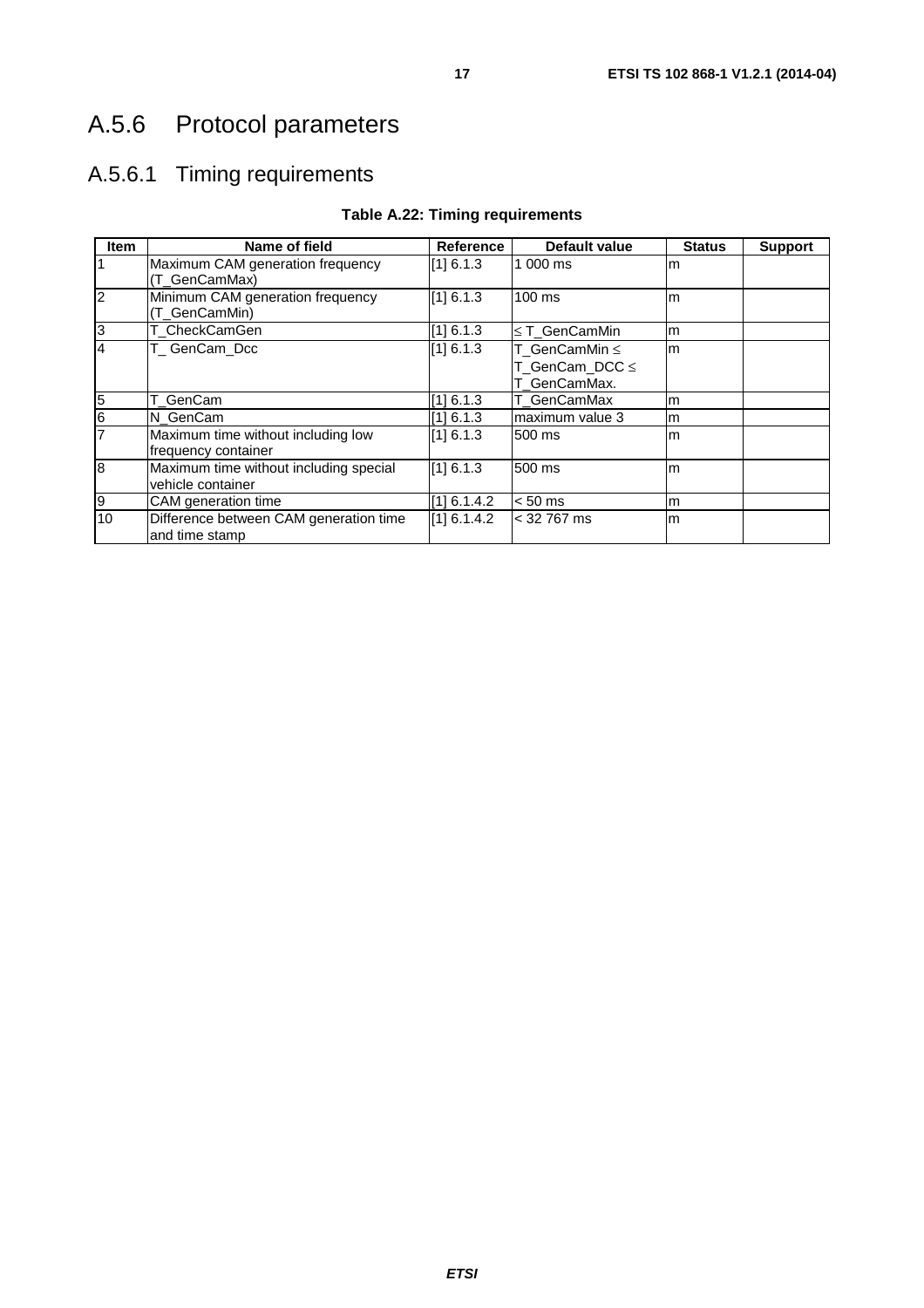# Annex B (normative): Common Data Dictionary

This annex provides tables of the TS 102 894-2 [4] and which are used for the CAM PICS Proforma (annex A).

#### **Table B.1: ITS PDU header [1]**

| ltem    | "ype                    | <b>Reference</b>                    | Value                    |
|---------|-------------------------|-------------------------------------|--------------------------|
|         | <b>IprotocolVersion</b> | <b>641</b><br>B.1<br>$\overline{ }$ | currentVersion(1)        |
| ır<br>◢ | ImessageID              | [1] 7 1 1<br><b>B.1</b>             | $lcam(2)$ [1]            |
| ıc<br>◡ | IstationID              | T11.<br>B.1<br>711                  | Integer (04 294 967 295) |

#### **Table B.2: ReferencePosition**

| Item           | <b>Type</b>               | Reference |                                                                                                                                                                  | Value                                                                                                                                                                                                                                                                                                                             |  |
|----------------|---------------------------|-----------|------------------------------------------------------------------------------------------------------------------------------------------------------------------|-----------------------------------------------------------------------------------------------------------------------------------------------------------------------------------------------------------------------------------------------------------------------------------------------------------------------------------|--|
| $\mathbf{1}$   | latitude                  | [1] B.19  | Integer { oneMicrodegreeNorth (10),<br>(-900 000 000900 000 001) -- multiples of 0,1<br>microdegree                                                              | oneMicrodegreeSouth (-10), unavailable(900 000 001) }                                                                                                                                                                                                                                                                             |  |
| $\overline{2}$ | longitude                 | [1] B.19  | Integer { oneMicrodegreeEast (10),<br>oneMicrodegreeWest (-10), unavailable(1 800 000 001)<br>} (-1 799 999 9991 800 000 001) -- multiples of 0,1<br>microdegree |                                                                                                                                                                                                                                                                                                                                   |  |
| 3              | positionConfidenceEllipse | [1] B.19  | semiMajorConfidence                                                                                                                                              | Integer { oneCentimeter(1),<br>outOfRange(4 094),<br>unavailable(4 095) } (04 095)                                                                                                                                                                                                                                                |  |
|                |                           |           | semiMinorConfidence                                                                                                                                              | Integer { oneCentimeter(1),<br>outOfRange(4 094),<br>unavailable(4 095) } (04 095)                                                                                                                                                                                                                                                |  |
|                |                           |           | semiMajorOrientation                                                                                                                                             | Heading                                                                                                                                                                                                                                                                                                                           |  |
| 4              | altitude                  | [1] B.19  | altitudeValue                                                                                                                                                    | Integer { seaLevel(0),<br>oneCentimeter(1),<br>unavailable(800 001) } (-<br>100 000800 001)                                                                                                                                                                                                                                       |  |
|                |                           |           | altitudeConfidence                                                                                                                                               | Enum { alt-000-01 (0),<br>alt-000-02 (1),<br>alt-000-05 (2),<br>alt-000-10 (3),<br>alt-000-20 (4),<br>alt-000-50 (5),<br>alt-001-00 (6),<br>alt-002-00 (7),<br>alt-005-00 (8),<br>alt-010-00 (9),<br>alt-020-00 (10),<br>alt-050-00 (11),<br>alt-100-00 (12),<br>alt-200-00 (13),<br>outOfRange (14),<br>unavailable (15)} (1127) |  |

#### **Table B.3: StationType**

| Item | <b>Tvpe</b> | Reference | Value                                                                                                                                                                                                                    |
|------|-------------|-----------|--------------------------------------------------------------------------------------------------------------------------------------------------------------------------------------------------------------------------|
|      | stationType | [1] B.18  | $ $ Integer { unknown(0), pedestrian(1), cyclist(2), moped(3),<br>motorcycle(4), passengerCar(5), bus(6), lightTruck(7),<br>heavyTruck(8), trailer(9), specialVehicles(10), tram(11),<br>roadSideUnit $(15)$ } $(0.255)$ |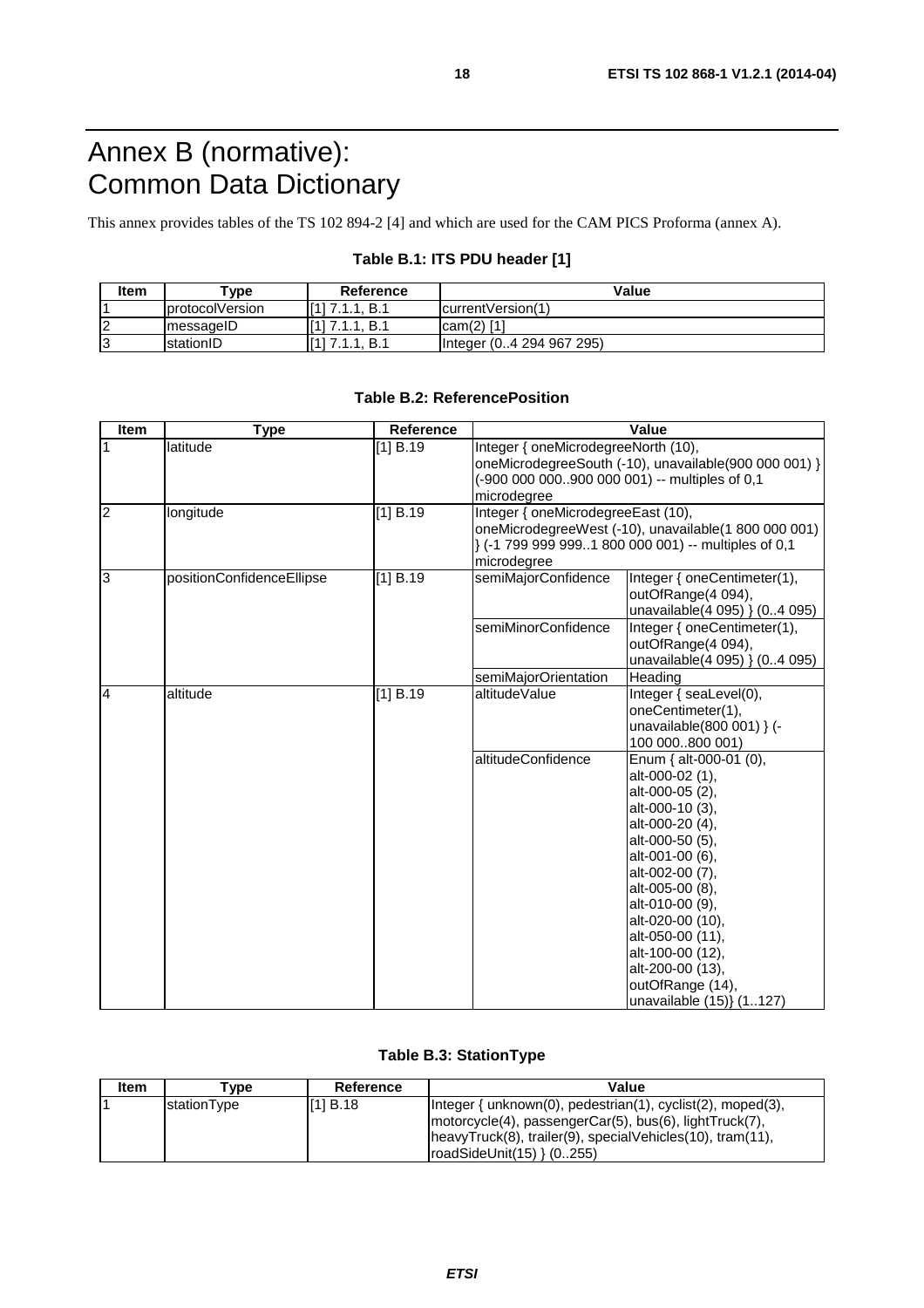| Item | vpe ⊺             | Reference | Value                                                                                                          |
|------|-------------------|-----------|----------------------------------------------------------------------------------------------------------------|
|      | headingValue      | [1] B.21  | Integer { wgs84North(0), wgs84East(900), wgs84South(1 800),<br>wgs84West(2 700), unavailable(3 600) } (03 600) |
|      | headingConfidence | [11B.21]  | Integer { withinZeroPointOneDegree(1), withinOneDegree(10),<br> outOfRange(126), unavailable(127) } (1127)     |

#### **Table B.4: Heading**

#### **Table B.5: Speed**

| Item           | Type            | Reference | Value                                            |
|----------------|-----------------|-----------|--------------------------------------------------|
|                | speedValue      | [1] B.22  | Integer { standstill(0), oneCentimeterPerSec(1), |
|                |                 |           | $ unavailable(16 383) \} (016 383)$              |
| $\overline{2}$ | SpeedConfidence | [11B.22]  | Integer { withinOneCentimeterPerSec(1),          |
|                |                 |           | withinOneMeterPerSec(100), outOfRange(126),      |
|                |                 |           | $ unavailable(127) \rangle (1127)$               |

#### **Table B.6: DriveDirection**

| Item           | <b>VDC</b>         |        | alue/                                                                    |
|----------------|--------------------|--------|--------------------------------------------------------------------------|
|                |                    | erence | _____                                                                    |
| $\overline{A}$ | Jirection<br>drive | ⌒      | $\sim$<br>(0)<br>backward<br>num<br>torward<br>unavailable<br>$\epsilon$ |

#### **Table B.7: PerformanceClass**

| ltem | ™vpe                     | Reference | Value                                                                             |
|------|--------------------------|-----------|-----------------------------------------------------------------------------------|
|      | <b>IperformanceClass</b> | [11 B.20  | $ $ Integer { unavailable(0), performanceClassA(1),<br>$performanceClassB(2)$ { 0 |

#### **Table B.8: VehicleRole**

| <b>Item</b> | ™vpe         | Reference | Value                                                                                                                                    |
|-------------|--------------|-----------|------------------------------------------------------------------------------------------------------------------------------------------|
|             | IvehicleRole | [11 B.23  | Enum { default(0), publicTransport(1), specialTransport(2),<br>dangerousGoods(3), roadWork(4), rescue(5), emergency(6),<br>IsafetyCar(7) |

#### **Table B.9: LaneNumber**

| <b>Item</b> | "vpe        | Reference | Value                                                                                                         |
|-------------|-------------|-----------|---------------------------------------------------------------------------------------------------------------|
|             | llaneNumber | [11 B.24  | Integer { offTheRoad(-1), hardShoulder(0),<br> outermostDrivingLane(1), secondLaneFromOutside(2) } (-<br>1.14 |

#### **Table B.10: LongitudinalAcceleration**

| <b>Item</b> | <b>Type</b>                        | Reference | Value                                           |
|-------------|------------------------------------|-----------|-------------------------------------------------|
|             | IongitudinalAccelerationValue      | [1] B.26  | Integer { pointOneMeterPerSecSquaredForward(1), |
|             |                                    |           | pointOneMeterPerSecSquaredBackward(-1),         |
|             |                                    |           | unavailable(161) { -160  161)                   |
| 12          | IongitudinalAccelerationConfidence | [11B.26]  | Integer{ pointOneMeterPerSecSquared(1),         |
|             |                                    |           | outOfRange(101), unavailable(102)} (0  102)     |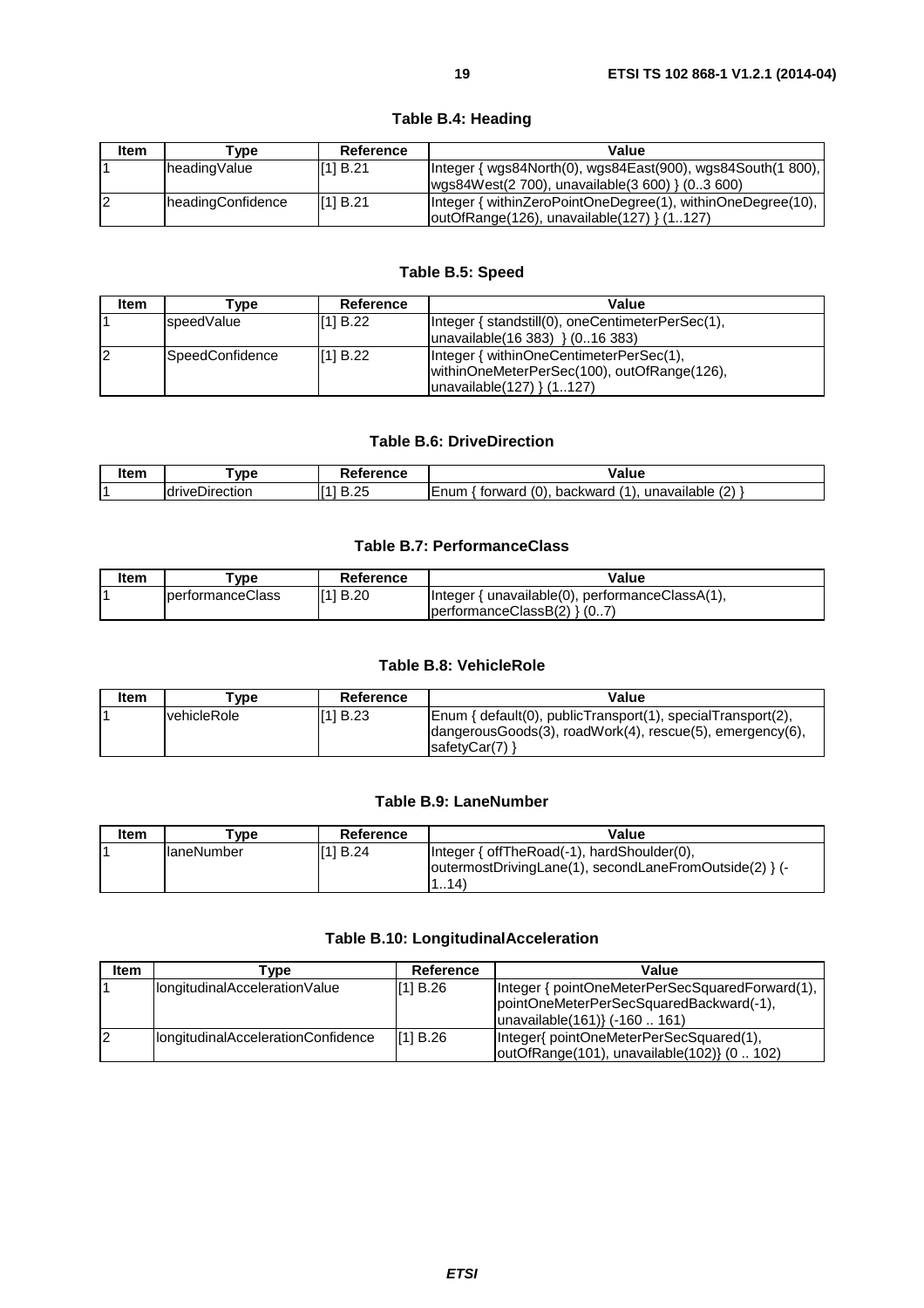| <b>Item</b> | <b>Tvpe</b>         | Reference | Value                                                                                                                                                                                   |
|-------------|---------------------|-----------|-----------------------------------------------------------------------------------------------------------------------------------------------------------------------------------------|
|             | accelerationControl | II11 B.27 | Bitstring { brakePedalActive (0), gasPedalActive (1),<br>emergencyBrakeActive (2), collisionWarningActive (3),<br>accActive (4), cruiseControl (5), speedLimiterActive (6)<br>(SIZE(7)) |

#### **Table B.11: AccelerationControl**

#### **Table B.12: LateralAcceleration**

| <b>Item</b> | Гvре                           | Reference | Value                                                                                    |
|-------------|--------------------------------|-----------|------------------------------------------------------------------------------------------|
|             | IlateralAccelerationValue      | [1] B.28  | Integer { pointOneMeterPerSecSquaredToRight(-                                            |
|             |                                |           | 1), pointOneMeterPerSecSquaredToLeft(1),                                                 |
|             |                                |           | $ $ unavailable $(161)$ } $(-160161)$                                                    |
| 12          | IlateralAccelerationConfidence | [1] B.28  | Integer { pointOneMeterPerSecSquared(1),<br> outOfRange(101), unavailable(102)} (0  102) |

#### **Table B.13: VerticalAcceleration**

| Item | vpe'                            | Reference | Value                                         |
|------|---------------------------------|-----------|-----------------------------------------------|
|      | verticalAccelerationValue       | [11B.29]  | { pointOneMeterPerSecSquaredUp(1),<br>Integer |
|      |                                 |           | pointOneMeterPerSecSquaredDown(-1),           |
|      |                                 |           | $ unavailable(161) \}$ (-160  161)            |
| 12   | IverticalAccelerationConfidence | [11B.29]  | Integer { pointOneMeterPerSecSquared(1),      |
|      |                                 |           | outOfRange(101), unavailable(102)} (0  102)   |

#### **Table B.14: EmbarkationStatus**

| $\blacksquare$ . The contract of the contract of the contract of the contract of the contract of the contract of the contract of the contract of the contract of the contract of the contract of the contract of the contract of the<br>ltem | <b>VDE</b>                         | wance<br>rence<br><br>. | 'alue<br>- --- -- - |
|----------------------------------------------------------------------------------------------------------------------------------------------------------------------------------------------------------------------------------------------|------------------------------------|-------------------------|---------------------|
| ٠                                                                                                                                                                                                                                            | $\sim$<br>`;tatus<br>TembarkationS | oc<br>טט.ט              | <b>Boolear</b>      |

#### **Table B.15: Curvature**

| <b>Item</b> | Type                | <b>Reference</b> | Value                                                                                                                                                                                                                                                                                                                                     |
|-------------|---------------------|------------------|-------------------------------------------------------------------------------------------------------------------------------------------------------------------------------------------------------------------------------------------------------------------------------------------------------------------------------------------|
|             | curvatureValue      | [1] B.31         | Integer $\{$ straight $(0)$ ,<br>reciprocalOf1MeterRadiusToRight(-30 000),<br>reciprocalOf1MeterRadiusToLeft(30 000),                                                                                                                                                                                                                     |
|             |                     |                  | unavailable(30001) } (-30 00030 001) }                                                                                                                                                                                                                                                                                                    |
| 2           | curvatureConfidence | [1] B.31         | Enum { onePerMeter-0-00002 (0), -- within 0,00002<br>m^-1 onePerMeter-0-0001 (1), -- within 0,0001 m^-1<br>onePerMeter-0-0005 (2), -- within 0,0005 m^-1<br>onePerMeter-0-002 (3), -- within 0,002 m^-1<br>onePerMeter-0-01 (4), -- within 0,01 m^-1<br>onePerMeter-0-1 (5), -- within 0,1 m^-1 outOfRange<br>$(6)$ , unavailable $(7)$ } |

#### **Table B.16: CurvatureCalculationMode**

| ltem | vpe'                      | Reference | Value                                     |
|------|---------------------------|-----------|-------------------------------------------|
|      | IcurvatureCalculationMode | [1] B.32  | Enum { yawRateUsed(0), yawRateNotUsed(1), |
|      |                           |           | ItransitionMode(2)                        |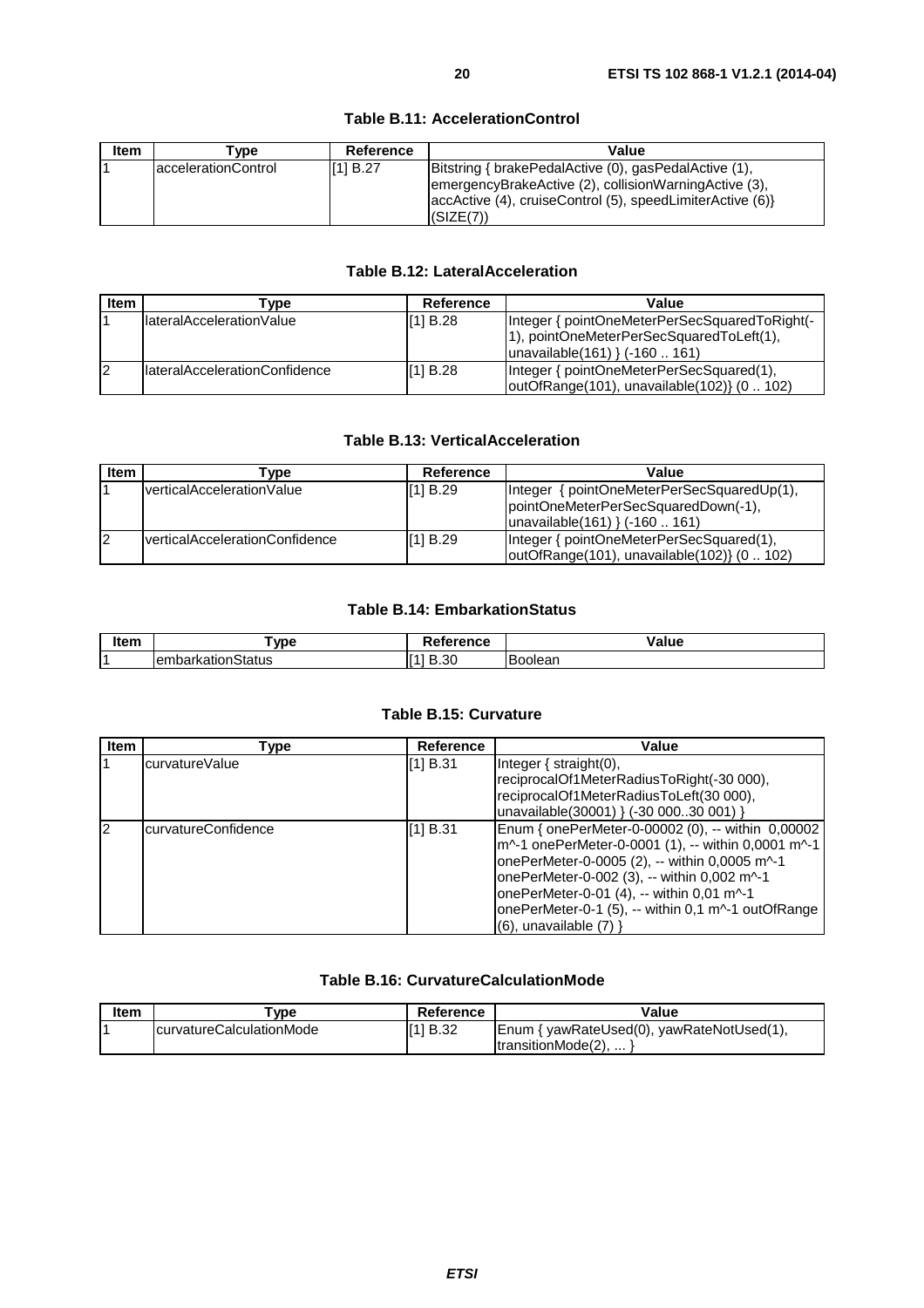| <b>Item</b>    | Type              | Reference | Value                                                                                                                                                                                                     |
|----------------|-------------------|-----------|-----------------------------------------------------------------------------------------------------------------------------------------------------------------------------------------------------------|
| $\overline{1}$ | vawRateValue      | [1] B.33  | Integer { straight(0), degSec-000-01ToRight(-1),<br>degSec-000-01ToLeft(1), unavailable(32 767) } (-<br>32 76732 767) LSB units of 0,01 degrees per<br>second                                             |
| $\overline{2}$ | yawRateConfidence | [1] B.33  | Enum { $degSec-000-01$ (0),<br>degSec-000-05 (1),<br>degSec-000-10 (2),<br>degSec-001-00 (3),<br>degSec-005-00 (4),<br>degSec-010-00 (5),<br>degSec-100-00 (6),<br>outOfRange (7),<br>unavailable $(8)$ } |

#### **Table B.17: YawRate**

#### **Table B.18: SteeringWheelAngle**

| <b>Item</b> | ⊺vpe                    | Reference | Value                                                           |
|-------------|-------------------------|-----------|-----------------------------------------------------------------|
|             | steeringWheelAngleValue | [1] B.34  | $Inter{f}$ straight $(0)$ ,<br>onePointFiveDegreesToRight(-1),  |
|             |                         |           | onePointFiveDegreesToLeft(1), unavailable(511) }<br>$(-511511)$ |
| 12          | steeringWheelConfidence | [1] B.34  | Integer { withinOnePointFiveDegrees(1),                         |
|             |                         |           | outOfRange(126), unavailable(127) } (1127)                      |

#### **Table B.19: VehicleLength**

| <b>Item</b> | Гуре                              | Reference | Value                                           |
|-------------|-----------------------------------|-----------|-------------------------------------------------|
|             | vehicleLengthValue                | [1] B.35  | Integer { tenCentimeters(1), outOfRange(1 022), |
|             |                                   |           | $ $ unavailable $(1 023)$ $(1.1 023)$           |
| 12          | vehicleLengthConfidenceIndication | [1] B.35  | Enum { noTrailerPresent(0),                     |
|             |                                   |           | trailerPresentWithKnownLength(1),               |
|             |                                   |           | trailerPresentWithUnknownLength(2),             |
|             |                                   |           | trailerPresenceIsUnknown(3) }                   |

#### **Table B.20: VehicleWidth**

| Item | vpe'         | Reference | Value                                                                    |
|------|--------------|-----------|--------------------------------------------------------------------------|
|      | vehicleWidth | II11 B.36 | Integer { tenCentimeters(1), outOfRange(61),<br> unavailable(62) <br>162 |

#### **Table B.21: ExteriorLights**

| <b>Item</b> | Type           | <b>Reference</b> | Value                  |                   |
|-------------|----------------|------------------|------------------------|-------------------|
|             | exteriorLights | [1] B.37         | Bitstring {            |                   |
|             |                |                  | lowBeamHeadlightsOn    | (0),              |
|             |                |                  | highBeamHeadlightsOn   | (1),              |
|             |                |                  | leftTurnSignalOn       | (2),              |
|             |                |                  | rightTurnSignalOn      | (3),              |
|             |                |                  | daytimeRunningLightsOn | (4),              |
|             |                |                  | reverseLightOn         | (5),              |
|             |                |                  | fogLightOn             | (6),              |
|             |                |                  | parkingLightsOn        | $\left( 7\right)$ |
|             |                |                  | (SIZE(8))              |                   |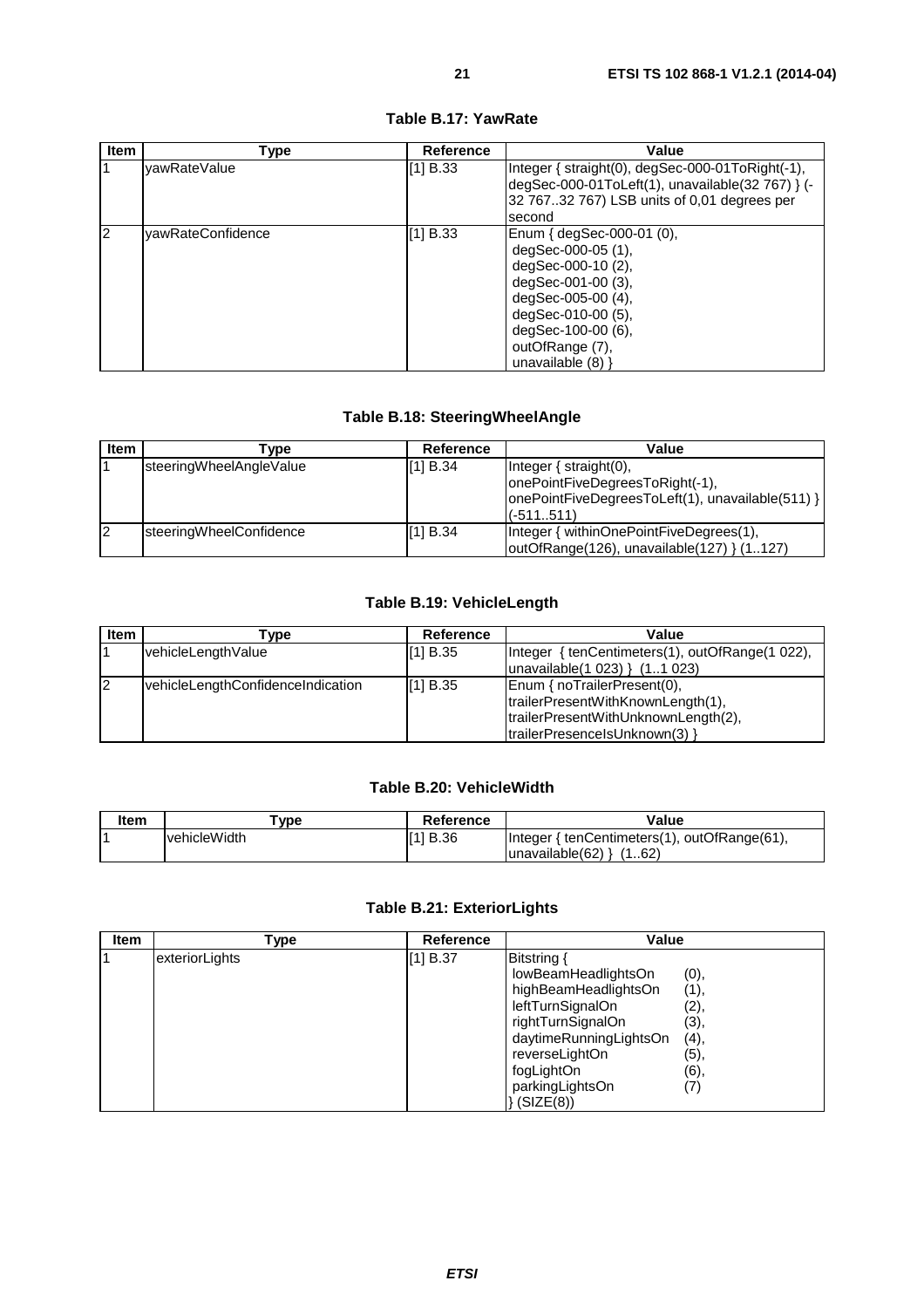#### **Table B.22: PathHistory**

| ltem | vpe)                             | nronoo<br>rence | alue/                                                                                                             |
|------|----------------------------------|-----------------|-------------------------------------------------------------------------------------------------------------------|
|      | $n^{\text{other}}$<br>والمتحادين | $\sim$<br>D.OC  | --<br>$- - -$<br>$\sim$ $-$<br>nn)<br>-<br>PathPoint<br>J⊦<br>. Ar<br>:SIZE(U23))<br>- 11 10 11<br>۱۲۰ ان<br>$-5$ |

#### **Table B.23: PtActivation**

| <b>Item</b> | ⊺vpe                      | Reference | Value                                                                                              |
|-------------|---------------------------|-----------|----------------------------------------------------------------------------------------------------|
|             | <b>ptActivationType</b>   | [1] B.39  | Integer { undefined Coding Type (0), r09-<br>[16CodingType(1), vdv-50149CodingType(2) }<br>(0.255) |
| 12          | <b>I</b> ptActivationData | [1] B.39  | OctetString (SIZE(120))                                                                            |

#### **Table B.24: LightBarSirenInUse**

| ltom<br>кетп | <b>VDE</b>                | ence               | /alue                                                                                                                                                                                                                       |
|--------------|---------------------------|--------------------|-----------------------------------------------------------------------------------------------------------------------------------------------------------------------------------------------------------------------------|
|              | .<br>⊟li∩h i<br>Jse<br>יי | ЛF<br>D<br>ги<br>◡ | (0.17777)<br>$\sqrt{2}$<br>.<br>$\overline{\phantom{a}}$<br>…Bar^<br>sirenAo<br>`ctivateo<br>strinc<br><b>ctivated</b><br>liahti<br>$\lambda$<br>. .<br>$\prime$ $\sim$<br>ורוו<br>$\cdots$ . $\cup$ 14 $\vdash$ 14, 14, 14 |

#### **Table B.25: SpecialTransportType**

| <b>Item</b> | vpe                  | l Reference l | Value                                                                                              |
|-------------|----------------------|---------------|----------------------------------------------------------------------------------------------------|
|             | specialTransportType | [1] B.40      | Bitstring { heavyLoad(0), excessWidth(1), excessLength(2),<br>$\left $ excessHeight(3) } (SIZE(4)) |

#### **Table B.26: DangerousGoodsBasic**

| <b>Item</b> | Type                | Reference | Value                                                       |
|-------------|---------------------|-----------|-------------------------------------------------------------|
|             | dangerousGoodsBasic | [1] B.41  | Bitstring { explosives1(0), explosives2(1), explosives3(2), |
|             |                     |           | $explosives4(3)$ , explosives $5(4)$ , explosives $6(5)$ ,  |
|             |                     |           | flammableGases(6), nonFlammableGases(7), toxicGases(8),     |
|             |                     |           | flammableLiquids(9), flammableSolids(10),                   |
|             |                     |           | substancesLiableToSpontaneousCombustion(11),                |
|             |                     |           | substancesEmittingFlammableGasesUponContactWithWater(12),   |
|             |                     |           | oxidizingSubstances(13), organicPeroxides(14),              |
|             |                     |           | toxicSubstances(15), infectiousSubstances(16),              |
|             |                     |           | radioactiveMaterial(17), corrosiveSubstances(18),           |
|             |                     |           | miscellaneousDangerousSubstances(19)}                       |

#### **Table B.27: RoadworksSubCauseCode**

| ltem | Tvpe :                 | Reference | Value                                                                                               |
|------|------------------------|-----------|-----------------------------------------------------------------------------------------------------|
|      | IroadworksSubCauseCode | [11 B.42] | Integer {unavailable(0), majorRoadworks(1),<br>roadMarkingWork(2),<br>slowMovingRoadMaintenance(3), |
|      |                        |           | $ $ winterService(4), streetCleaning(5) }<br>(0255)                                                 |

#### **Table B.28: ClosedLanes**

| <b>Item</b> | <b>Type</b>                | Reference | Value                                      |
|-------------|----------------------------|-----------|--------------------------------------------|
|             | <b>IhardShoulderStatus</b> | [1] B.43  | Enum { availableForStopping(0), closed(1), |
|             |                            |           | availableForDriving(2) } OPTIONAL          |
| 12          | drivingLaneStatus          | [1] B.43  | Bitstring { outermostLaneClosed(1),        |
|             |                            |           | secondLaneFromOutsideClosed(2) } (SIZE)    |
|             |                            |           | (114)                                      |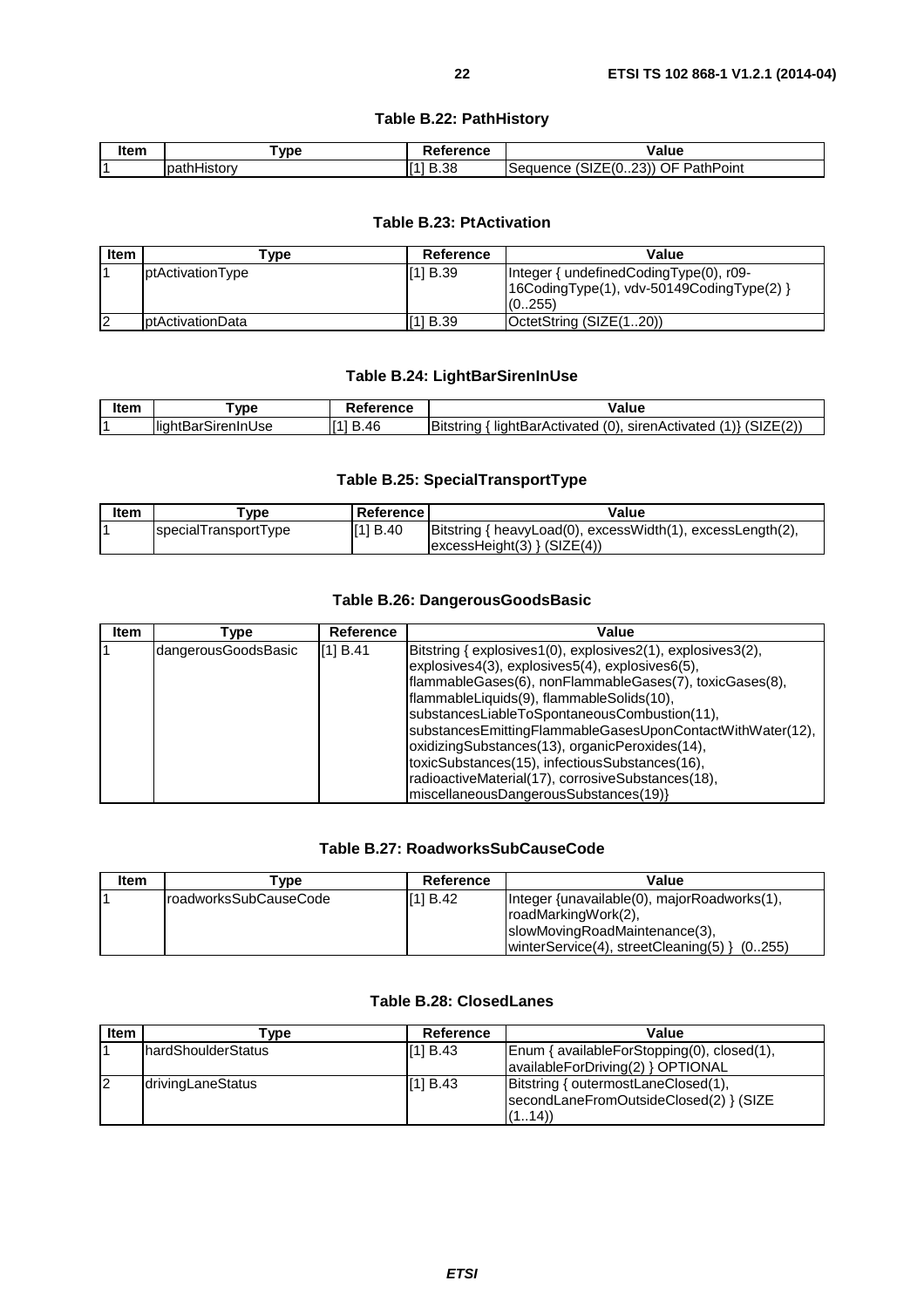| <b>Item</b> | Type              | Reference | Value                                            |
|-------------|-------------------|-----------|--------------------------------------------------|
|             | emergencyPriority | [1] B.48  | BitString { requestForRightOfWay(0),             |
|             |                   |           | requestForFreeCrossingAtATrafficLight(1) } (SIZE |
|             |                   |           | (2)                                              |

#### **Table B.30: CauseCode**

| <b>Item</b> | Type         | <b>Reference</b> | Value                                                                                                                                                                                                                                                                                                                                                                                                                                                                                                                                                                                                                                                                                                                                                                                                      |
|-------------|--------------|------------------|------------------------------------------------------------------------------------------------------------------------------------------------------------------------------------------------------------------------------------------------------------------------------------------------------------------------------------------------------------------------------------------------------------------------------------------------------------------------------------------------------------------------------------------------------------------------------------------------------------------------------------------------------------------------------------------------------------------------------------------------------------------------------------------------------------|
|             | causeCode    | [1] B.47         | Integer { reserved (0), trafficCondition (1), accident (2), roadworks (3),  <br>adverseWeatherCondition-Adhesion (6), hazardousLocation-<br>SurfaceCondition (9), hazardousLocation-ObstacleOnTheRoad (10),<br>hazardousLocation-AnimalOnTheRoad (11),<br>humanPresenceOnTheRoad (12), wrongWayDriving (14),<br>rescueAndRecoveryWorkInProgress (15), adverseWeatherCondition-<br>ExtremeWeatherCondition (17), adverseWeatherCondition-Visibility<br>(18), adverseWeatherCondition-Precipitation (19), slowVehicle (26),<br>dangerousEndOfQueue (27), vehicleBreakdown (91), postCrash (92),<br>humanProblem (93), stationaryVehicle (94),<br>emergencyVehicleApproaching (95), hazardousLocation-<br>DangerousCurve (96), collisionRisk (97), signalViolation (98),<br>dangerous Situation (99) } (0255) |
| 2           | subCauseCode | [11 B.47         | Integer (0255)                                                                                                                                                                                                                                                                                                                                                                                                                                                                                                                                                                                                                                                                                                                                                                                             |

#### **Table B.31: TrafficRule**

| Item | vpe                                              | $+2$<br>.         | .<br>anue                                                                     |
|------|--------------------------------------------------|-------------------|-------------------------------------------------------------------------------|
| J.   | $\cdots$<br>-<br>– i tr∽<br>≺ule<br>THC).<br>uai | -641<br>. .<br>44 | $\sim$<br>rucks(1،<br><b>I</b> Enum<br>noPassing(0)<br>۰or<br>noPassing⊦<br>. |

#### **Table B.32: SpeedLimit**

| Item | vpe"           | eterence        | . .<br>alue/                                            |
|------|----------------|-----------------|---------------------------------------------------------|
|      | Lımıt<br>speed | . .<br>ГИ<br>J. | (0255)<br>™Perhul<br>oneKi<br>'Hourt⊹<br>. נבודו<br>دءו |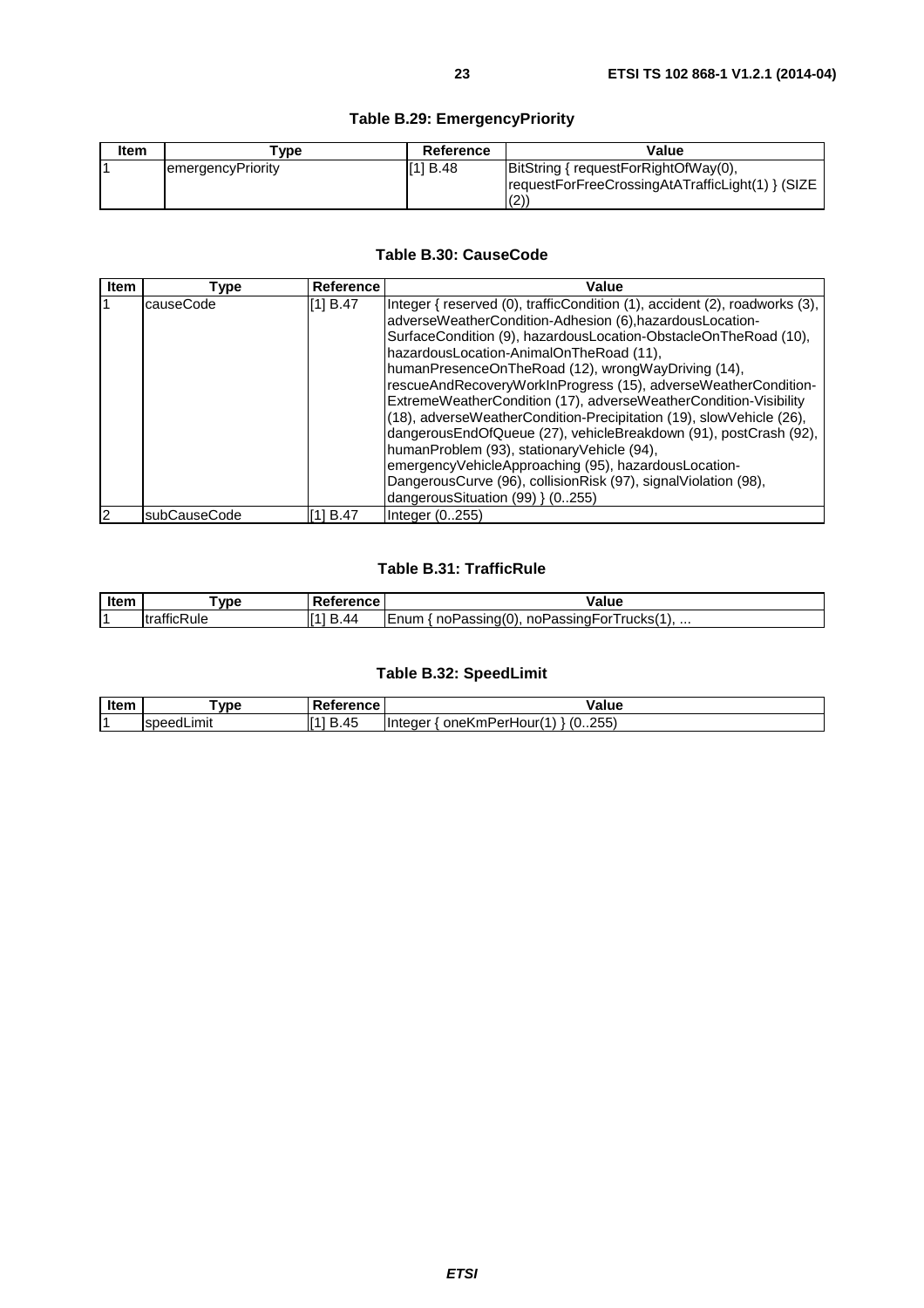- ETSI TS 102 637-3 (V1.1.1): "Intelligent Transport Systems (ITS); Vehicular Communications; Basic Set of Applications; Part 3: Specifications of Decentralized Environmental Notification Basic Service".
- ETSI TS 102 637-4: "Intelligent Transport Systems (ITS); Vehicular Communications; Basic set of applications; Part 4: Operational Requirements".
- ETSI ETS 300 406 (1995): "Methods for testing and Specification (MTS); Protocol and profile conformance testing specifications; Standardization methodology".